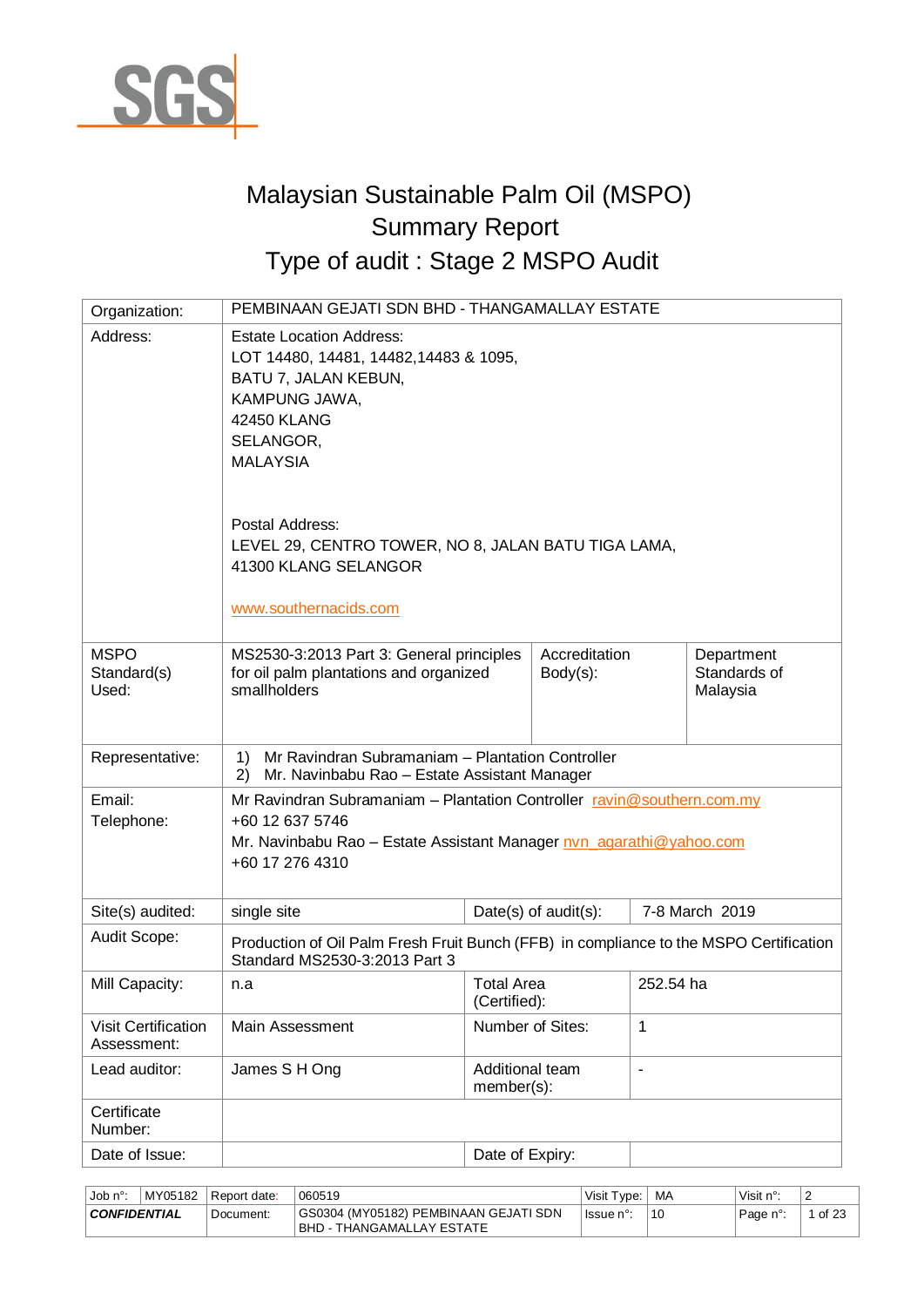

This report is confidential and distribution is limited to the audit team, client representative and the SGS office.

# **1. Audit Objectives**

The objectives of this audit were:

- to confirm that the management system conforms with all the requirements of the audit standard;
- to confirm that the organization has effectively implemented the planned management system;
- to confirm that the management system is capable of achieving the organization's policy objectives.

# **2. Scope of MSPO Certification**

Production of Oil Palm Fresh Fruit Bunch (FFB); Production in compliance to MS2530-3:2013 Part 3 This is a single -site audit and an Appendix listing all relevant sites and/or remote locations has been established (attached) and agreed with the client  $\nabla$  Yes  $\nabla$  No

# **3. Current Certification**

Currently **PEMBINAAN GEJATI SDN BHD - THANGAMALLAY ESTATE** is not being certified with other certification scheme as below:

| <b>Current Certification</b> (Please tick the certification you are currently certified) |                    |  |                          |  |  |  |  |  |
|------------------------------------------------------------------------------------------|--------------------|--|--------------------------|--|--|--|--|--|
|                                                                                          | ISO 9001           |  | <b>HACCP</b>             |  |  |  |  |  |
|                                                                                          | <b>EMS 14001</b>   |  | <b>RSPO</b>              |  |  |  |  |  |
|                                                                                          | <b>OHSAS 18001</b> |  | <b>ISCC</b>              |  |  |  |  |  |
|                                                                                          | ISO 22001          |  | <b>GMP Plus</b>          |  |  |  |  |  |
|                                                                                          | <b>HALAL</b>       |  | <b>KOSHER</b>            |  |  |  |  |  |
|                                                                                          | Co-GAP             |  | None / Others: RSPO NEXT |  |  |  |  |  |

# **4. Assessment Process and Audit Programme**

# **4.1. Sampling Method**

#### **Sampling Methodology and Rationale**

Sampling of the estates to be audited has been conducted in accordance to the Risk Management (MPOB/MSPO/RMP/06) documents as below:

$$
S = r \sqrt{n}
$$
  
Risk Factor: **LOW (1.0)**

$$
S = 1.0 \, (\sqrt{1}) = 1
$$

#### **1 estate to be visited**

Since this is a single site audit , one (1) estate the estate has been visited during the Surveillance Assessment 1 audit according to the formula stated in MSPO Risk Management Document.

The assessment was conducted based on random samples and therefore nonconformities may exist which have not been identified. The methodology for objective evidence collection included physical site inspection, observation of tasks and processes, interview with workers, families and stakeholders, documentation review and monitoring data. Detailed audit plan can be referred below.

| Job $n^{\circ}$<br>MY05182<br>l Report date: |  |           | 060519                                                                  | Visit Type: | MA | Visit n°: | ∠       |
|----------------------------------------------|--|-----------|-------------------------------------------------------------------------|-------------|----|-----------|---------|
| <b>CONFIDENTIAL</b>                          |  | Document: | GS0304 (MY05182) PEMBINAAN GEJATI SDN<br>BHD -<br>- THANGAMALLAY ESTATE | lssue n°    | 10 | Page n°:  | 2 of 23 |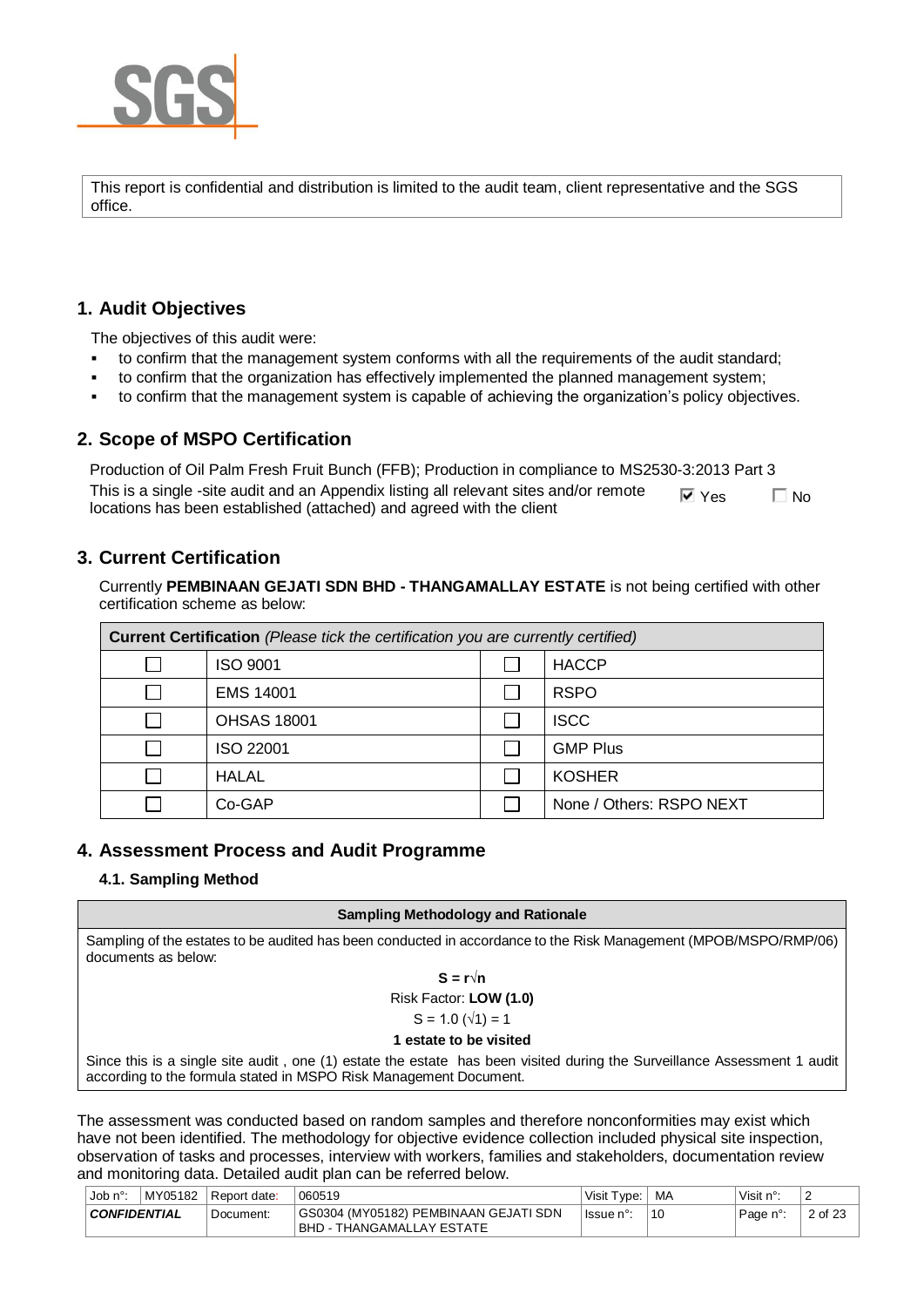

#### **4.2. Audit Plan**

The assessment was conducted in 02 audit day and involving 01 Estate. The audit covers documentation review, internal procedures, management system, field inspection as well as identification of any significant issues for both environment or social issues.

| Organization:                 | <b>PEMBINAAN GEJATI SDN BHD - THANGAMALLAY ESTATE</b>                                                                          |                              |                |  |  |
|-------------------------------|--------------------------------------------------------------------------------------------------------------------------------|------------------------------|----------------|--|--|
| Address:                      | Lot 14480, 14481, 14482, 14483 & 1095, Batu 7, Jalan Kebun, Kampung Jawa, 42450<br>Klang Selangor.                             |                              |                |  |  |
|                               | Lat, Long: N 2°57'34.20", E 101°32'29.57"                                                                                      |                              |                |  |  |
|                               | ha: 252.54                                                                                                                     |                              |                |  |  |
|                               | Mr Ravindran Subramaniam - Plantation Controller ravin@southern.com.my                                                         |                              |                |  |  |
|                               | +60 12 637 5746                                                                                                                |                              |                |  |  |
|                               | Mr. Navinbabu Rao - Estate Assistant Manager nvn_agarathi@yahoo.com                                                            |                              |                |  |  |
|                               | +60 17 276 4310                                                                                                                |                              |                |  |  |
|                               |                                                                                                                                |                              |                |  |  |
| Visit Number:                 | 02                                                                                                                             | <b>Actual Visit Date:</b>    | 7-8 March 2019 |  |  |
| Visit Due by Date:            | Nil                                                                                                                            | For auditor information only |                |  |  |
| <b>Lead Auditor:</b>          | James S H Ong (JO)<br>Tel: +6 012 3736605                                                                                      |                              |                |  |  |
| <b>Audit Member</b>           |                                                                                                                                |                              |                |  |  |
| <b>Additional</b>             | Nil                                                                                                                            |                              |                |  |  |
| Attendees and<br><b>Roles</b> |                                                                                                                                |                              |                |  |  |
| Standard(s):                  | MSPO 2530-3:2013 Oil Palm Plantations & organised Smallholders                                                                 |                              |                |  |  |
| <b>Audit Language:</b>        | English & B.M                                                                                                                  |                              |                |  |  |
| <b>Audit Scope:</b>           | 1. The audit covered One (1) site performing the following scope:                                                              |                              |                |  |  |
|                               | Operations, comprising of management systems, production of Fresh Fruit Bunches<br>(FFB), documentation and estate assessment. |                              |                |  |  |

| --<br>Kev<br>Date<br>I Functional Units/ Processes and<br>Organisational and<br>Contact<br>eam<br>ıme<br>ついこ<br>Activities |  |  |  |  |  |
|----------------------------------------------------------------------------------------------------------------------------|--|--|--|--|--|
|----------------------------------------------------------------------------------------------------------------------------|--|--|--|--|--|

| MY05182<br>⊣Job n°  |  | l Report date: | 060519                                                               | Visit Type: | MA | Visit $n^{\circ}$ : | -      |
|---------------------|--|----------------|----------------------------------------------------------------------|-------------|----|---------------------|--------|
| <b>CONFIDENTIAL</b> |  | Document:      | GS0304 (MY05182) PEMBINAAN GEJATI SDN<br>I BHD - THANGAMALLAY ESTATE | ⊤lssue n°∵  | 10 | Page n°:            | 3 of . |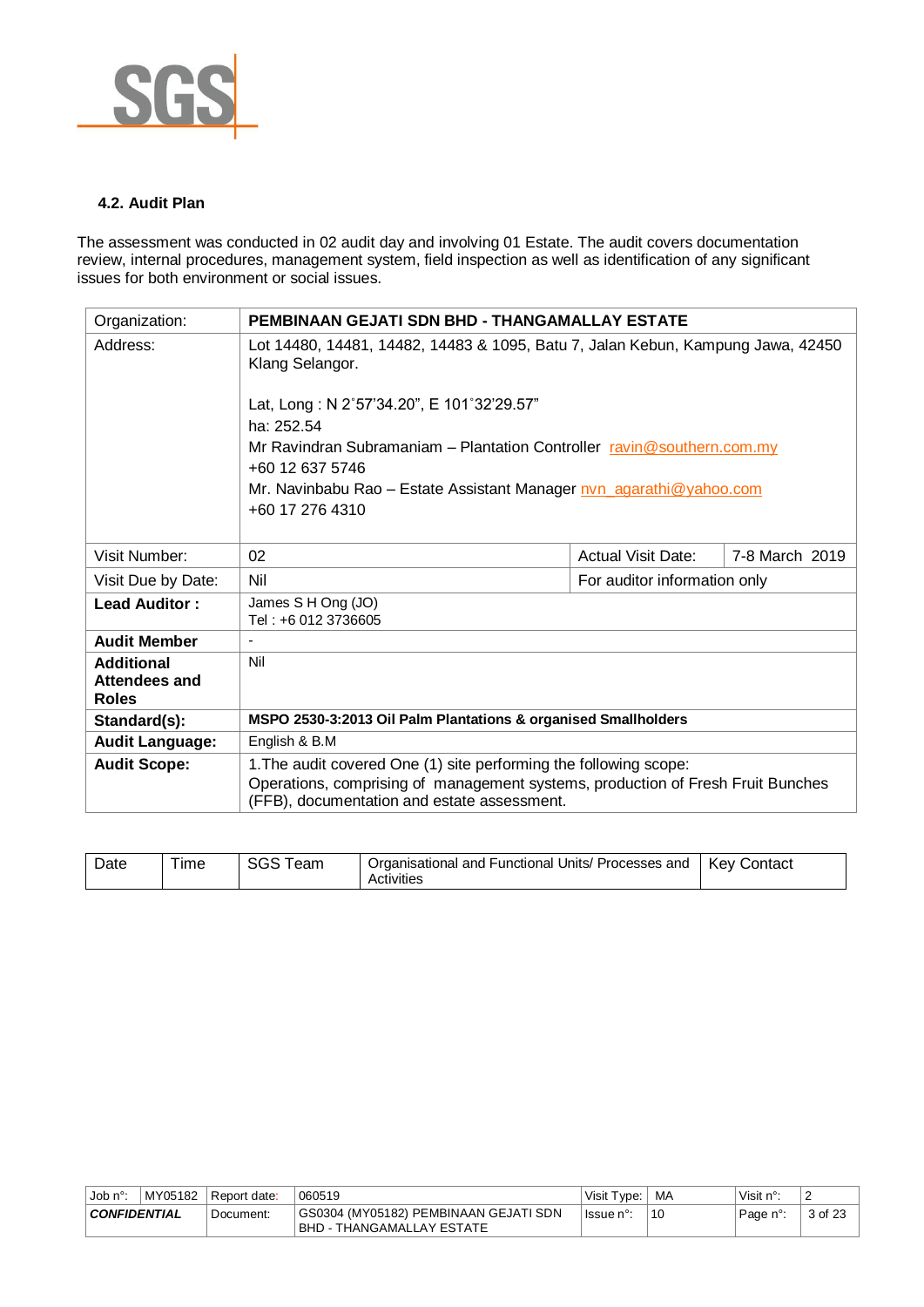

| 7/3/19 | 08:30<br>09:00       | <b>Thangamallay Estate</b><br>MSPO 2530-3:2013 Oil Palm Plantations &<br>Scheme Smallholder<br>Audit Team arrive at Thangamallay Estate<br><b>Opening Meeting</b><br>Safety briefing by Thanamallay Estate & brief<br>presentation of Thangamallay Estate &<br>Corrective Action implemented to NCs raised<br>during Stage 1<br>Opening slides by SGS Team (if necessary) | Estate<br>Management |
|--------|----------------------|---------------------------------------------------------------------------------------------------------------------------------------------------------------------------------------------------------------------------------------------------------------------------------------------------------------------------------------------------------------------------|----------------------|
|        | 09:00-<br>12:00      | <b>Site Visit</b><br>Buffer zone, boundary area, HCV or<br>conservation area, waste management,<br>operation (harvesting/spraying/manuring)<br>area, chemical, fertiliser, P.O.L storage area,<br>workshop and labour quarters<br>Stakeholders / contractor appointment &<br>interview                                                                                    |                      |
|        | 12:00<br>1:00<br>p.m | Lunch Break                                                                                                                                                                                                                                                                                                                                                               |                      |
|        | $1:00-$<br>4:00      | Continue Audit - Documentation Review<br>Prelimary Findings Day 1<br><b>Closing Meeting</b><br><b>Findings and Recommendation</b><br>Q&A.<br><b>Discussion</b>                                                                                                                                                                                                            |                      |
|        |                      | <b>End Day 1 Audit</b>                                                                                                                                                                                                                                                                                                                                                    |                      |
|        | 9:00                 | Continue Audit - Documentation Review                                                                                                                                                                                                                                                                                                                                     | Estate<br>Management |
|        | $12:00 -$<br>1:00    | Lunch Break                                                                                                                                                                                                                                                                                                                                                               |                      |
|        | 1:00                 | Continue Audit - Documentation Review                                                                                                                                                                                                                                                                                                                                     |                      |
|        | 3:00                 |                                                                                                                                                                                                                                                                                                                                                                           |                      |
|        | 5:00<br>p.m          | <b>End of Audit Day 2</b><br>Depart from Thangamallay Estate                                                                                                                                                                                                                                                                                                              |                      |
|        |                      |                                                                                                                                                                                                                                                                                                                                                                           |                      |

| MY05182<br>, Job n°:<br>Report date: |  |           | 060519                                                                    | Visit Tvpe: | MA | Visit n°: | -              |
|--------------------------------------|--|-----------|---------------------------------------------------------------------------|-------------|----|-----------|----------------|
| <b>CONFIDENTIAL</b>                  |  | Document: | GS0304 (MY05182) PEMBINAAN GEJATI SDN<br><b>BHD - THANGAMALLAY ESTATE</b> | lssue n°:   | 10 | Page n°:  | $\sim$<br>4 of |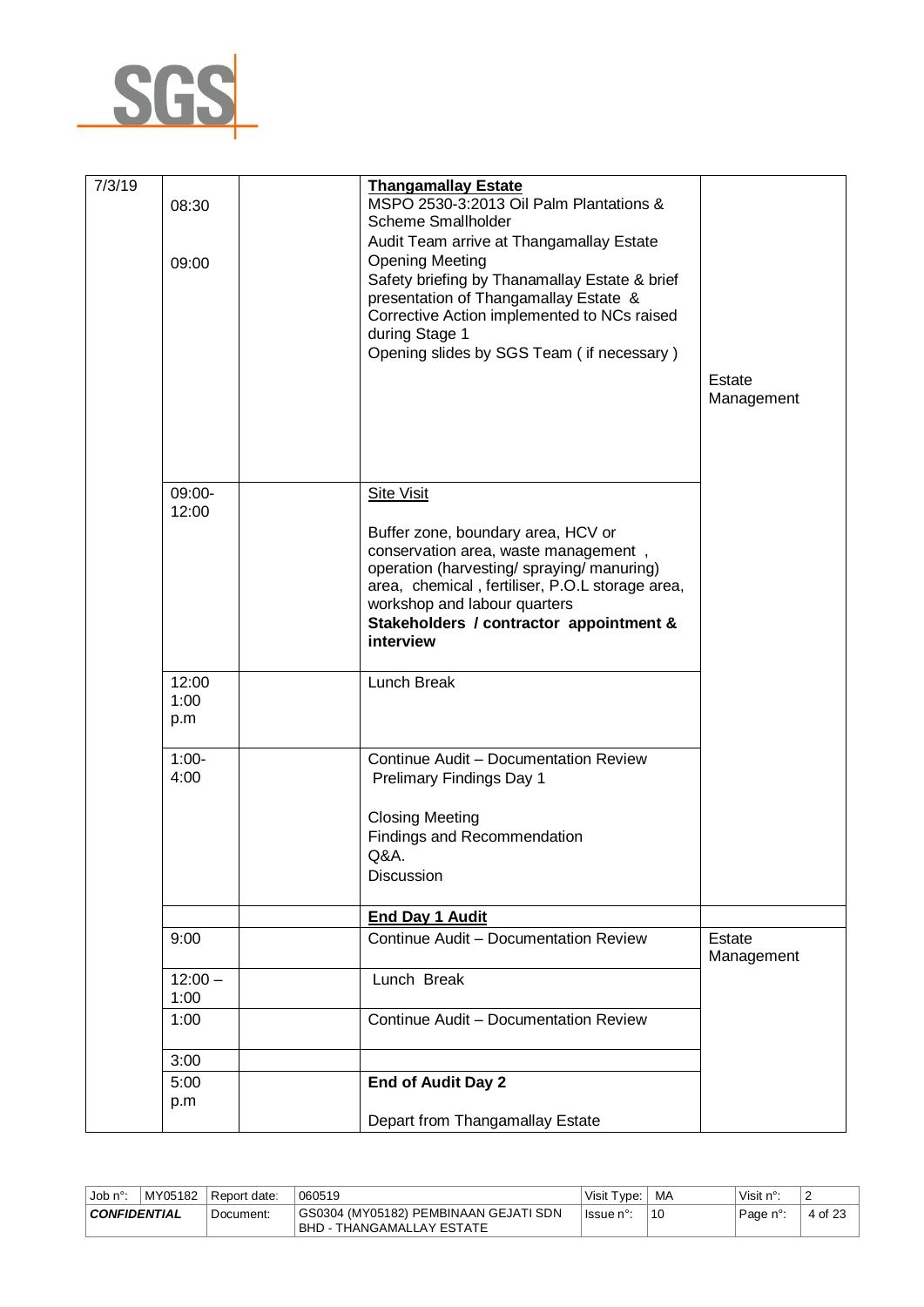

# **4.3. Certification Body\_Auditor Profile**

| <b>Auditor</b> | <b>Role</b>         | <b>Qualification, Education,</b><br><b>Working Experience.</b>                                                                                                                                                                                                                                                                                                                                                                                                                                                                |
|----------------|---------------------|-------------------------------------------------------------------------------------------------------------------------------------------------------------------------------------------------------------------------------------------------------------------------------------------------------------------------------------------------------------------------------------------------------------------------------------------------------------------------------------------------------------------------------|
| James S H Ong  | <b>Lead Auditor</b> | James S H Ong, a Bachelor of<br>Agriculture Science holder. He has<br>many years working experience in<br>agriculture sector in Malaysia and<br>has been working in estates as<br>well in the agrochemical and<br>fertilizer industry. He is well versed<br>with Good Agricultural practices<br>.He has undergone ISO 14001<br>and RSPO Lead Auditor and<br>RSPO Supply Chain training and<br>involved in a number of audits on<br>oil palm plantations, supply chains<br>and traders.<br>He is also involved in ISCC audits. |

## **4.4. Audit Planning Matrix**

|                                                        | Visits:                                                                                                               | Stage1                                  | MA (Stg 2)          | SA <sub>1</sub> | SA <sub>2</sub> | SA <sub>3</sub> | SA4 |
|--------------------------------------------------------|-----------------------------------------------------------------------------------------------------------------------|-----------------------------------------|---------------------|-----------------|-----------------|-----------------|-----|
|                                                        | Dates:                                                                                                                | 14/1/19                                 | 7-8/3/19            |                 |                 |                 |     |
| Area /<br>Department /<br>Process /<br><b>Function</b> | Auditor(s):                                                                                                           | 1. James<br>SH Ong<br>2. Afiq<br>Othman | 1. James S<br>H Ong |                 |                 |                 |     |
|                                                        | <b>Standard MS2530-3:2013 Part</b><br>3: General principles for oil palm<br>plantations and organized<br>smallholders |                                         |                     |                 |                 |                 |     |
|                                                        | Principle 1                                                                                                           | X                                       | X                   | O               | O               | O               | O   |
|                                                        | Principle 2                                                                                                           | X                                       | x                   |                 |                 |                 |     |
|                                                        | Principle 3                                                                                                           | X                                       | X                   |                 |                 |                 |     |
|                                                        | Principle 4                                                                                                           | X                                       | X                   |                 |                 |                 |     |
|                                                        | Principle 5                                                                                                           | X                                       | $\mathsf{x}$        |                 |                 |                 |     |
|                                                        | Principle 6                                                                                                           | X                                       | $\mathsf{x}$        |                 |                 |                 |     |
|                                                        | Principle 7                                                                                                           | n.a                                     | n.a                 |                 |                 |                 |     |

*\*For each completed visit, mark "X" in the box for each department or process covered. For planned visits, indicate with an "O" in the box for each process to be covered.*

| MY05182<br>. Job n° <sup>.</sup> |  | Report date: | 060519                                                                     | Visit Type: | MA | Visit $n^{\circ}$ : | -       |
|----------------------------------|--|--------------|----------------------------------------------------------------------------|-------------|----|---------------------|---------|
| <b>CONFIDENTIAL</b>              |  | Document:    | GS0304 (MY05182) PEMBINAAN GEJATI SDN<br><b>IBHD - THANGAMALLAY ESTATE</b> | lssue n°:   |    | Page n°:            | 5 of 23 |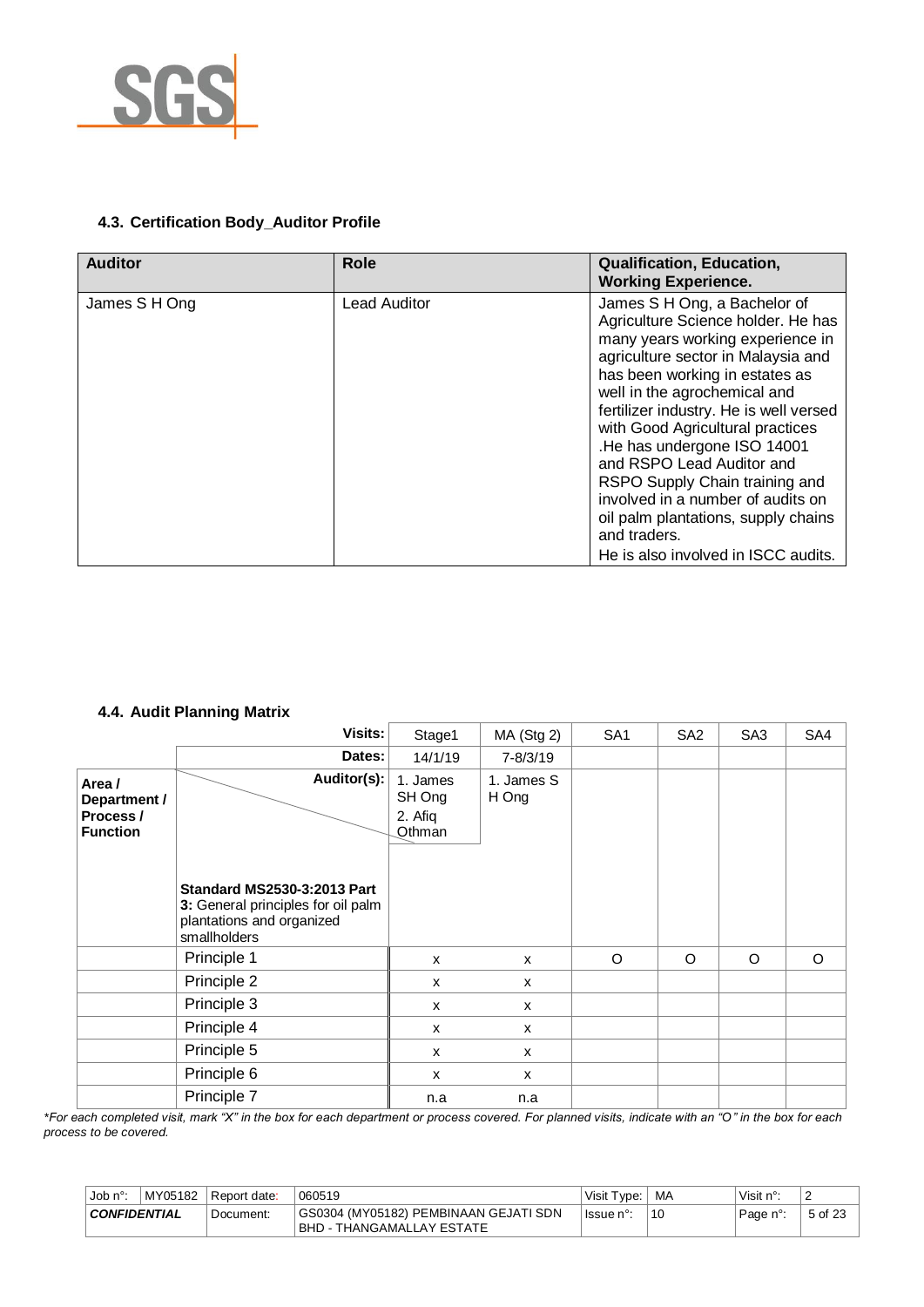

 $\Box$ 

# **5. Previous Audit Results**

#### **Not applicable as this is a Main audit**

The results of the last audit of this system have been reviewed, in particular to assure appropriate correction and corrective action has been implemented to address any nonconformity identified. This review has concluded that:

- Any nonconformity identified during previous audits has been corrected and the corrective action  $\Box$ continues to be effective.
	- The management system has not adequately addressed nonconformity identified during previous audit activities and the specific issue has been re-defined in the nonconformity section of this report.

# **6. Audit Findings Summary and Recommendations**

| The management system documentation demonstrated conformity with the requirements<br>of the audit standard and provided sufficient structure to support implementation and<br>maintenance of the management system.                                    | ⊠<br>Yes           | No        |  |  |  |  |  |  |
|--------------------------------------------------------------------------------------------------------------------------------------------------------------------------------------------------------------------------------------------------------|--------------------|-----------|--|--|--|--|--|--|
| The organization has demonstrated effective implementation and maintenance /<br>improvement of its management system.                                                                                                                                  | $\boxtimes$<br>Yes | No        |  |  |  |  |  |  |
| The organization has demonstrated the establishment and tracking of appropriate key<br>performance objectives and targets and monitored progress towards their achievement.                                                                            | $\boxtimes$ Yes    | No        |  |  |  |  |  |  |
| The internal audit program has been fully implemented and demonstrates effectiveness<br>as a tool for maintaining and improving the management system.                                                                                                 | $\boxtimes$ Yes    | No<br>- 1 |  |  |  |  |  |  |
| The management review process demonstrated capability to ensure the continuing<br>suitability, adequacy and effectiveness of the management system.                                                                                                    | ⊠<br>Yes           | No        |  |  |  |  |  |  |
| Throughout the audit process, the management system demonstrated overall<br>conformance with the requirements of the audit standard.                                                                                                                   | ⊠<br>Yes           | No        |  |  |  |  |  |  |
| The audit team concludes that the organization $\Box$ has $\Box$<br>has not   established and maintained its                                                                                                                                           |                    |           |  |  |  |  |  |  |
| management system in line with the requirements of the standard and demonstrated the ability of the system<br>to systematically achieve agreed requirements for products or services within the scope and the<br>organization's policy and objectives. |                    |           |  |  |  |  |  |  |
| Number of nonconformities identified:<br>Minor<br>Major<br>0<br>0                                                                                                                                                                                      |                    |           |  |  |  |  |  |  |
| Therefore, the audit team recommends that, based on the results of this audit and the system's<br>demonstrated state of development and maturity, management system certification be:                                                                  |                    |           |  |  |  |  |  |  |
| $\boxtimes$ Granted / Recommended $\Box$ Continued / $\Box$ Withheld /  <br>Suspended until satisfactory corrective<br>L.<br>action is completed.                                                                                                      |                    |           |  |  |  |  |  |  |

# **7. Significant Audit Trails Followed**

The specific processes, activities and functions reviewed are detailed in the Audit Planning Matrix and the Audit Plan. In performing the audit, various audit trails and linkages were developed, including the following primary audit trails, followed throughout:

#### **7.1. Details of Certified Entity**

**PEMBINAAN GEJATI SDN BHD - THANGAMALLAY ESTATE** is located in the district of Shah Alam in the State of Selangor Malaysia.

It is now surrounded by housing development e.g IJM Rimbayu, Kota Kemuning and privately owned Malay reserve land

| Job n°:                            | MY05182 | Report date: | 060519                                                              | Visit Type: | MA | Visit $n^{\circ}$ : | -       |
|------------------------------------|---------|--------------|---------------------------------------------------------------------|-------------|----|---------------------|---------|
| <b>CONFIDENTIAL</b><br>' Document: |         |              | GS0304 (MY05182) PEMBINAAN GEJATI SDN<br> BHD - THANGAMALLAY ESTATE | lssue n°:   | 10 | Page n°:            | 6 of 23 |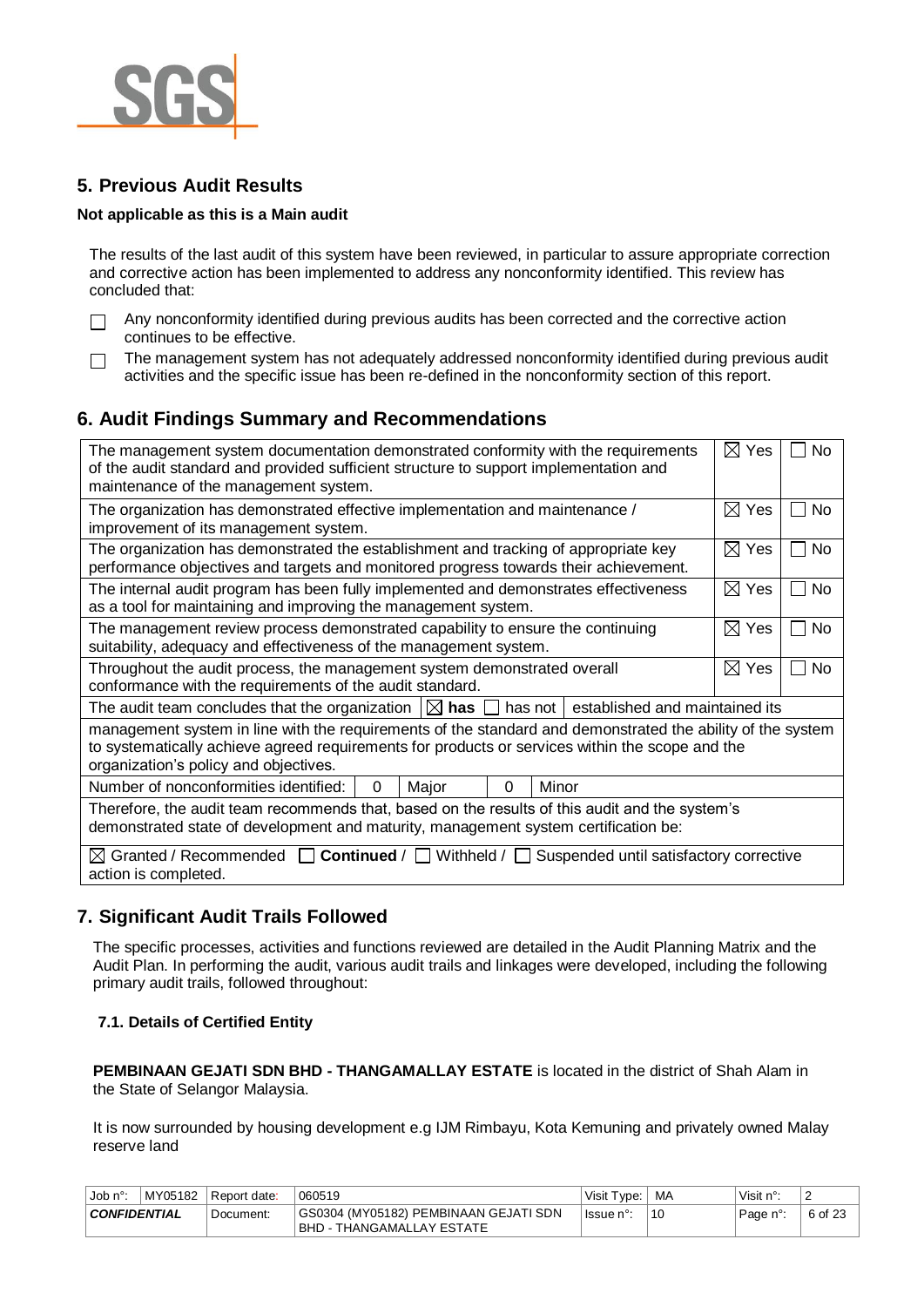

**Table 1** is the Address and the GPS coordinate of the audited site

Please refer to **Figure 1** for the overall location and **Figure 2** for the estate map

## **Table 1: Address and Coordinates of Estate audited**

|                                      |                                                                 | Geo-Coordinate (GPS)           |
|--------------------------------------|-----------------------------------------------------------------|--------------------------------|
| <b>Estate</b>                        | <b>Location Address</b>                                         |                                |
|                                      |                                                                 | Latitude, Longitude            |
| <b>GEJATI</b><br><b>PEMBINAAN</b>    | LOT 14480, 14481, 14482, 14483 & 1095,                          | N 2°57'34.20", E 101°32'29.57" |
| <b>SDN</b><br><b>BHD</b><br>۰        | BATU 7, JALAN KEBUN,                                            |                                |
| <b>THANGAMALLAY</b><br><b>ESTATE</b> | JAWA.<br>KLANG<br><b>KAMPUNG</b><br>42450<br>SELANGOR, Malaysia |                                |

# Figure 1: Overall location Map of **PEMBINAAN GEJATI SDN BHD - THANGAMALLAY ESTATE**



| Job $n^{\circ}$ :                | MY05182 | l Report date: | 060519                                                              | Visit Type: I | MA | Visit $n^{\circ}$ : | $\sqrt{2}$ |
|----------------------------------|---------|----------------|---------------------------------------------------------------------|---------------|----|---------------------|------------|
| <b>CONFIDENTIAL</b><br>Document: |         |                | GS0304 (MY05182) PEMBINAAN GEJATI SDN<br> BHD - THANGAMALLAY ESTATE | l Issue n°:   | 10 | Page n°:            | 7 of 23    |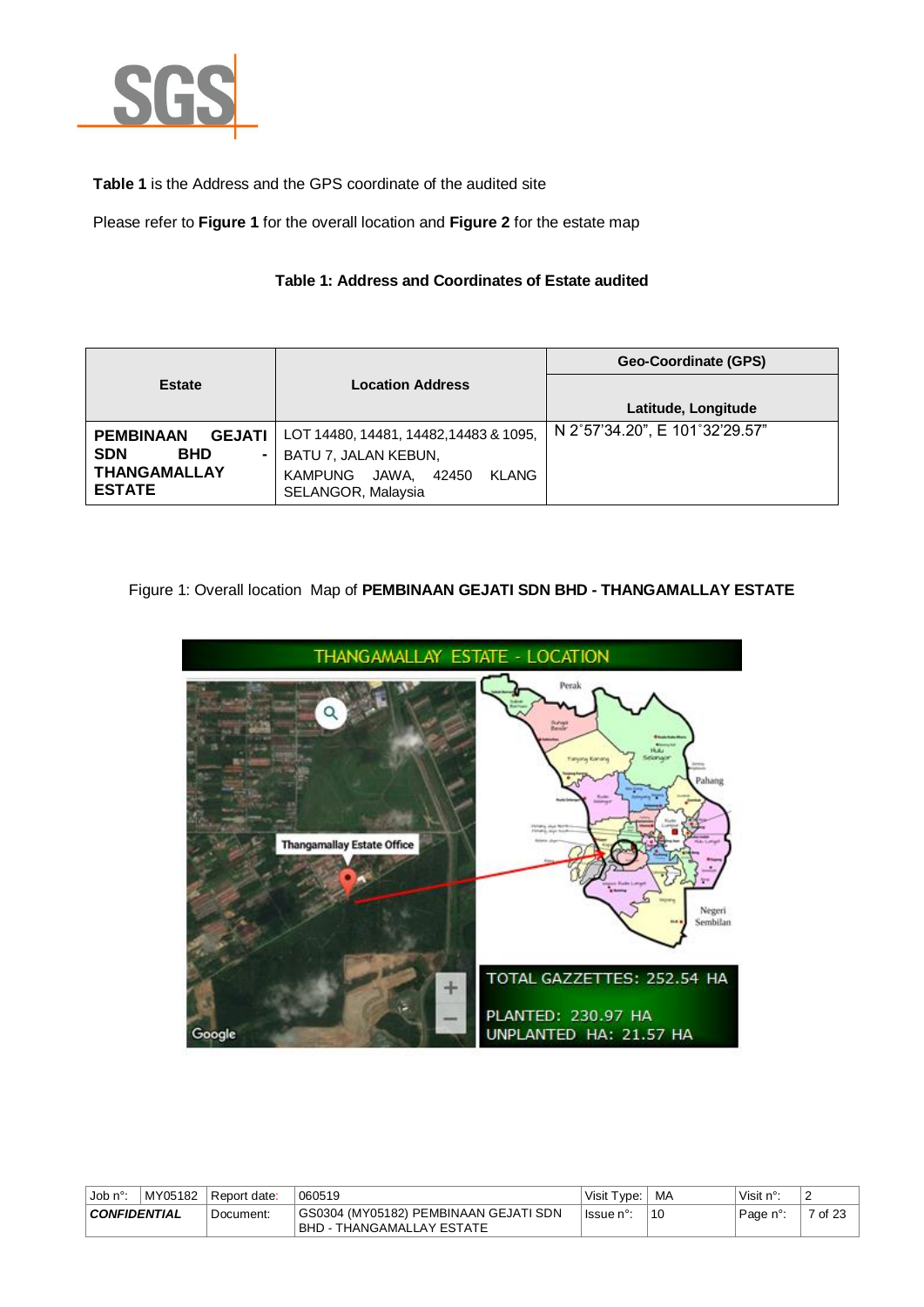

# **Figure 2**: Overall Map of **PEMBINAAN GEJATI SDN BHD - THANGAMALLAY ESTATE**



# Description of Supply Base

The FFB harvested within the estate and delivered to be processed in the Fermanagh Palm Oil Mill . The actual and estimated crop production are listed in **Table 2** below.

#### **Table 2: FFB Production**

|                                                          | <b>FFB Production (MT)</b><br>Period: April - March |                                                        |  |  |
|----------------------------------------------------------|-----------------------------------------------------|--------------------------------------------------------|--|--|
| <b>Estate</b>                                            | Previous Actual FY (2018/2019)                      | <b>Budget /Estimate / Projection</b><br>(FY 2019/2020) |  |  |
| PEMBINAAN GEJATI SDN BHD -<br><b>THANGAMALLAY ESTATE</b> | 4,201.95 - AS AT FEB 2019                           | 4,354.40 MT                                            |  |  |
| <b>TOTAL FFB SENT TO</b><br><b>PALM OIL MILL</b>         | 4,201.95 - AS AT FEB 2019                           | 4,354.40 MT                                            |  |  |

| ⊣Job n°∙            | MY05182 | Report date: | 060519                                                               | Visit Type: I | ∣ MA | Visit n°: | ▵       |
|---------------------|---------|--------------|----------------------------------------------------------------------|---------------|------|-----------|---------|
| <b>CONFIDENTIAL</b> |         | Document:    | GS0304 (MY05182) PEMBINAAN GEJATI SDN<br>  BHD - THANGAMALLAY ESTATE | lssue n°:     | 10   | Page n°:  | 8 of 23 |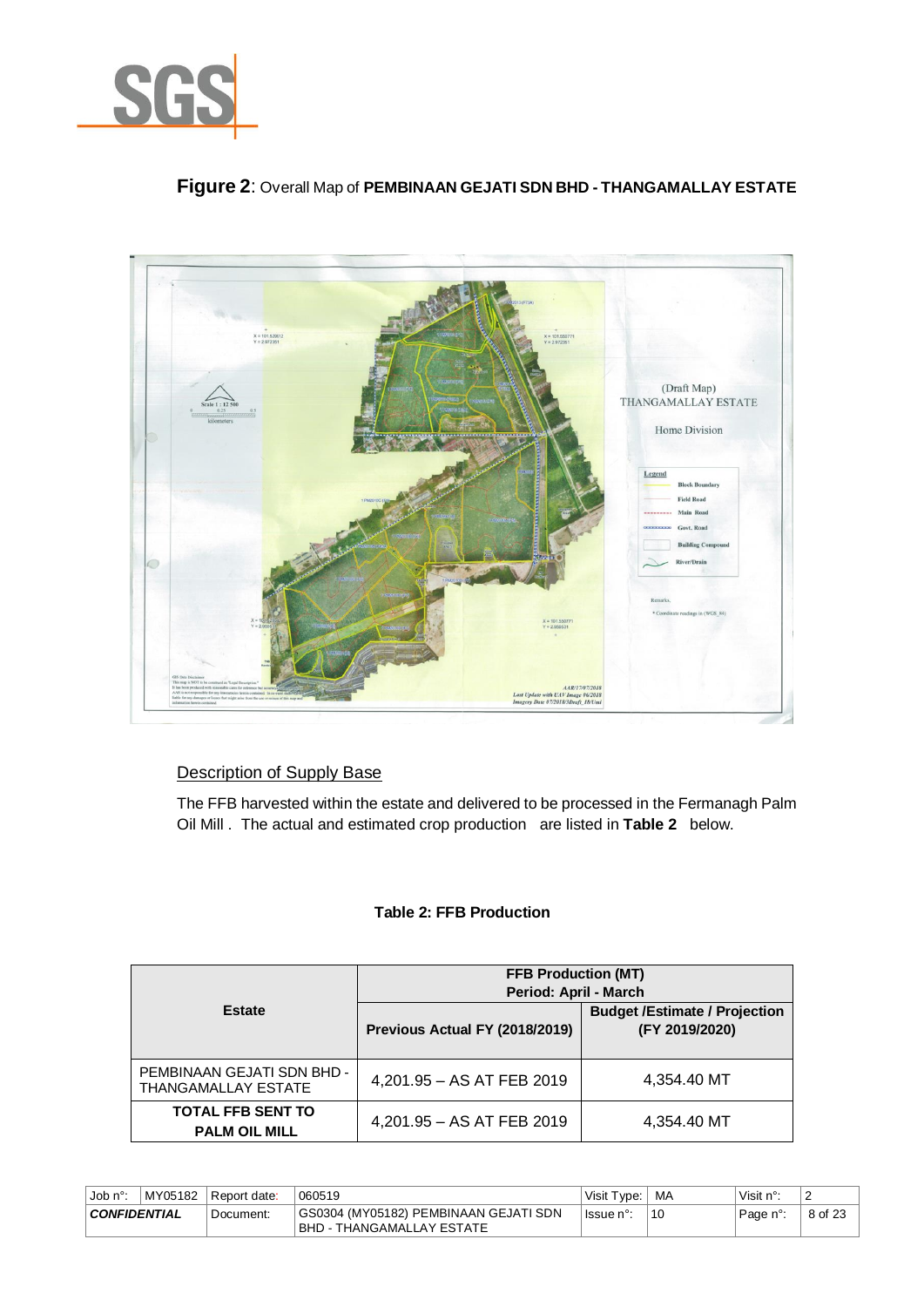

# **7.2. Area of Plantations**

| <b>Certified Area Statement (Ha)</b> |                    |                              |                            |                       |                                  |           |  |  |
|--------------------------------------|--------------------|------------------------------|----------------------------|-----------------------|----------------------------------|-----------|--|--|
| <b>Estate</b>                        | <b>Titled Area</b> | <b>Planted (Ha)</b>          |                            | <i>*</i> Conservation | <b>HCV/ High</b><br>biodiversity | ** Others |  |  |
|                                      | (Ha)               | <b>Immature</b><br>Area (Ha) | <b>Mature</b><br>Area (Ha) | (Ha)                  | value (ha)<br>(Ha)               | (Ha)      |  |  |
| <b>TME</b>                           | 252.54             | 0                            | 232.97                     | 8.09                  |                                  | 13.48     |  |  |
| Total                                | 252.54             |                              | 232.97                     | 8.09                  |                                  | 13.48     |  |  |

## **Table 3: Hectarage Statement of Supplying Estates**

\* *Please describe if information available* 

*\* e.g Conservation area : riparian reserve, waterways , forest buffer zone etc*

*\*\* Others : non-crop area : road, linesite ,office , workshop, TNB power lines etc*

# **7.3. Stakeholder Consultation and List of Stakeholders Contacted**

Stakeholder consultation took place in the form of meetings and interviews. The interviews and meetings were intended to obtain input from the stakeholders followed by an evaluation of the relationship between the stakeholder and the company. See **Appendix 2** for stakeholder's details and comments.

Below is the 30 day public notification on the SGS website .

[https://www.sgs.com/en/certified-clients-and-products/fcm/malaysia/pembinaan-gejati-sdn](https://www.sgs.com/en/certified-clients-and-products/fcm/malaysia/pembinaan-gejati-sdn-bhd-thangamallay-estates)[bhd-thangamallay-estates](https://www.sgs.com/en/certified-clients-and-products/fcm/malaysia/pembinaan-gejati-sdn-bhd-thangamallay-estates)

#### **7.4. Comment on MS2530-3 Compliance Status**

| Comment on Principle 1<br>Policy on Implementation of MSPO -<br>Sustainability Policy for Pembinaan Gejati Sdn Bhd _Thangamally Estate<br>the implementation of MSPO signed by Dr Nick Low, Industrial and<br>Plantation Senior Director dated 1 June 2018 |         |              |        |                                                                           |             |    |           |                |
|------------------------------------------------------------------------------------------------------------------------------------------------------------------------------------------------------------------------------------------------------------|---------|--------------|--------|---------------------------------------------------------------------------|-------------|----|-----------|----------------|
| Internal Audit -<br>Annual Internal audit was last conducted on 29/11/18<br>Internal auditors were:<br>Mr Praba, Padang Piol<br>1)<br>2) Veelan, Takau<br>2)                                                                                               |         |              |        |                                                                           |             |    |           |                |
| Job n°:                                                                                                                                                                                                                                                    | MY05182 | Report date: | 060519 |                                                                           | Visit Type: | MA | Visit n°: | $\overline{2}$ |
| <b>CONFIDENTIAL</b>                                                                                                                                                                                                                                        |         | Document:    |        | GS0304 (MY05182) PEMBINAAN GEJATI SDN<br><b>BHD - THANGAMALLAY ESTATE</b> | Issue n°:   | 10 | Page n°:  | 9 of 23        |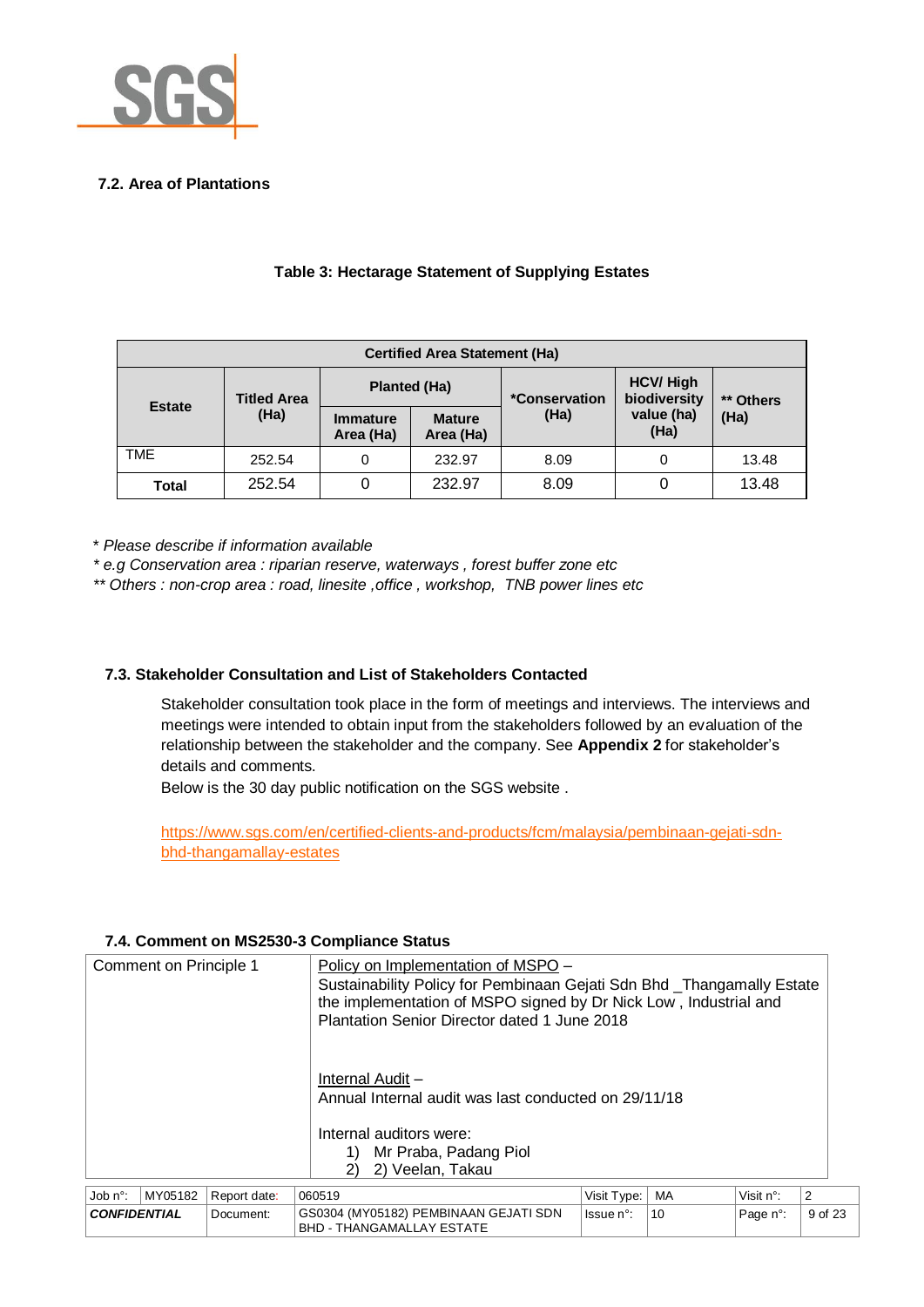

|                        | 3) Maheswari, Waterfall Est<br>4) Nurdiani, Plantation Dept<br>5) Ranganathan, Waterfall Estate<br>6) Etc                                                                                                                                                                                                                                                                                                                   |
|------------------------|-----------------------------------------------------------------------------------------------------------------------------------------------------------------------------------------------------------------------------------------------------------------------------------------------------------------------------------------------------------------------------------------------------------------------------|
|                        | NC raised:<br>1) 7 Major<br>2) 1 Minor                                                                                                                                                                                                                                                                                                                                                                                      |
|                        | For closure, a Non-conformance Report form (TME-FOM-P1C2/NCR<br>Rev. 00) will be raised where it has the following sections:<br>Section<br>1) Section IA.: MSPO Standard MS2530-3:2013<br>2) Sec. IB PDO Doc Ref<br>3) Sec. II: Nature of NC<br>4) Sec. III: Root cause & Correction / Remedial Action<br>5) Sec. IV: Corrective / Preventive Action                                                                        |
|                        | 6) Sec. V. Verification by IA                                                                                                                                                                                                                                                                                                                                                                                               |
|                        | In the NCR form, the NCR raised during the Stage 1 audit, NCR No:<br>EA/NC01, the NC raised was acknowledged by the auditee (Navin)<br>and the action approved by the EM (Estate Manager) dated 15/1/19                                                                                                                                                                                                                     |
|                        | Management Review-<br>As reported in 4.1.2.3, the report was made available for the management<br>review conducted on 26/12/18<br>As reported in 4.1.3.1, TME-PRO-P1C3/MR (rev 00, 1/6/18), it is stated<br>under Section 5.2 Planning of Management Review, the Estate Manager<br>(EM) shall plan:<br>5.2.1.1 After 1st party audit (Internal audit)<br>5.2.1.2 before 3rd party audit<br>5.2.1.3 at least every 12 months |
|                        | Continual Improvement -<br>As reported in 4.1.4.1, the continual improvement plan (TME-LST-<br>P1C4/CIA) for 2019 was sighted.<br>The continual improvement was categorise for social,, environment and<br>mechanization                                                                                                                                                                                                    |
| Comment on Principle 2 | Transparency of documents relevant to MSPO requirements -<br>As reported in 4.1.4.2, Southern Acids Bhd has the following website,<br>www.southernacids.com, where the relevant management documents<br>are publicly available.                                                                                                                                                                                             |
|                        | The public also can access documents not on the website in writing to<br>Mr Ravindran Subramaniam - Plantation Controller,<br>Plantation<br>Department Office.<br>His email, ravin@southern.com.my                                                                                                                                                                                                                          |
|                        | Transparent method of communication and consultation -                                                                                                                                                                                                                                                                                                                                                                      |

| ⊤Job n°:                         | MY05182 | Report date: | 060519                                                               | Visit Type: | МA | Visit $n^{\circ}$ : | ∼        |
|----------------------------------|---------|--------------|----------------------------------------------------------------------|-------------|----|---------------------|----------|
| <b>CONFIDENTIAL</b><br>Document: |         |              | GS0304 (MY05182) PEMBINAAN GEJATI SDN<br>  BHD - THANGAMALLAY ESTATE | lssue n°:   | 10 | Page n°:            | 10 of 23 |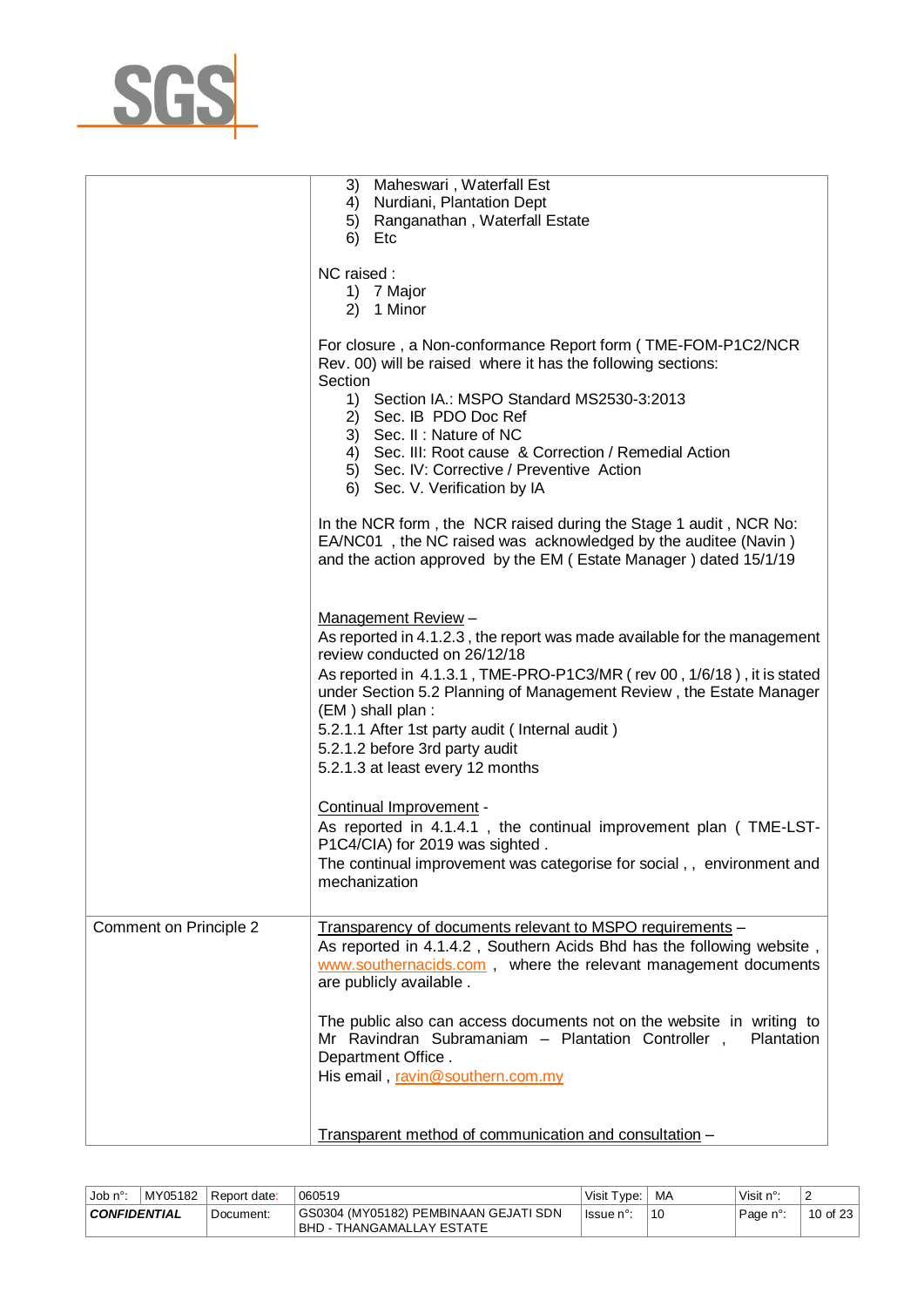

|                        | As reported in 4.2.2.1, SOP Established Stakeholder Consultation and<br>Communication Procedure Ref No TME-PRO-P2C2/CC Rev R00 dated<br>1/6/18. Process flow of communication included in the procedure.                                                                                                                                                                                                                   |
|------------------------|----------------------------------------------------------------------------------------------------------------------------------------------------------------------------------------------------------------------------------------------------------------------------------------------------------------------------------------------------------------------------------------------------------------------------|
|                        | Stakeholder Meeting conducted on 3/3/18 attended by local community of<br>Kampung Jalan Kebun, rep from Sri Durgaiamman Temple, Rep from<br>Masjid Al Falah, smallholders etc. Among discussed agenda were MSPO<br>Implementation and grievance and complaints feedbacks.                                                                                                                                                  |
|                        | For the 2019/20, based on the Social Management plan, TME planned<br>to organized the next stakeholder meeting in May 2019.                                                                                                                                                                                                                                                                                                |
|                        | Traceability -<br>As reported in 4.3.2.1, Traceability Procedure established dated 1/6/18<br>ref. no.: TME-PRO-P2C3/TP rev no R00. Prepared by Mr. Rajesh and<br>approved by Mr. Navinbabu Rao                                                                                                                                                                                                                             |
|                        | Documentation sighted related to traceability as per SOP:                                                                                                                                                                                                                                                                                                                                                                  |
|                        | Field No. Form available<br>Harvester Attendance Record available<br>QC Harvesting Record Form available<br>Dispatch Note well maintained<br>Daily Crop Records available<br>Monthly Field Bunches Performance available.                                                                                                                                                                                                  |
|                        | The appointed PIC for traceability, Mr. K. Navinbabu Rao will ensure that<br>the SOP is being implemented accordingly.                                                                                                                                                                                                                                                                                                     |
| Comment on Principle 3 | Regulatory requirements -<br>As reported in 4.3.1.1, TME complies to the applicable local, state and<br>national laws and regulations.<br>TME has the MPOB licence to monitor.<br>MPOB 502856902000 valid till 31/5/19.<br>The genset is only 5HP and according to the supplier it is below the legal<br>requirement to need a licence / certificate of fitness<br>As reported in 4.3.1.2, sighted list of legal register. |
|                        | Legal land use rights -<br>As reported in 4.3.2.2, sighted land Title ownership of Pembinaan Gejati<br>Sdn Bhd<br>No. Hakmilik: 173138, 5.8003 ha<br>1.<br>2.<br>No. Hakmilik: 173139, 0.05 ha<br>3.<br>No. Hakmilik: 173140, 15.9923 ha<br>No. Hakmilik: 173141, 73.3602 ha<br>4.<br>5.<br>No. Hakmilik: 220628, 165.6173 ha                                                                                              |
|                        | Total hectarage as per grants is 260.8201 ha                                                                                                                                                                                                                                                                                                                                                                               |
|                        | Syarat-Syarat Nyata not specified in the land title.                                                                                                                                                                                                                                                                                                                                                                       |

| . Job n°∙                        | MY05182 | Report date: | 060519                                                               | Visit Type: | MA | Visit n°: | ∼                         |
|----------------------------------|---------|--------------|----------------------------------------------------------------------|-------------|----|-----------|---------------------------|
| <b>CONFIDENTIAL</b><br>Document: |         |              | GS0304 (MY05182) PEMBINAAN GEJATI SDN<br>I BHD - THANGAMALLAY ESTATE | l Issue n°  | 10 | Page n°:  | of $23$<br>$\overline{A}$ |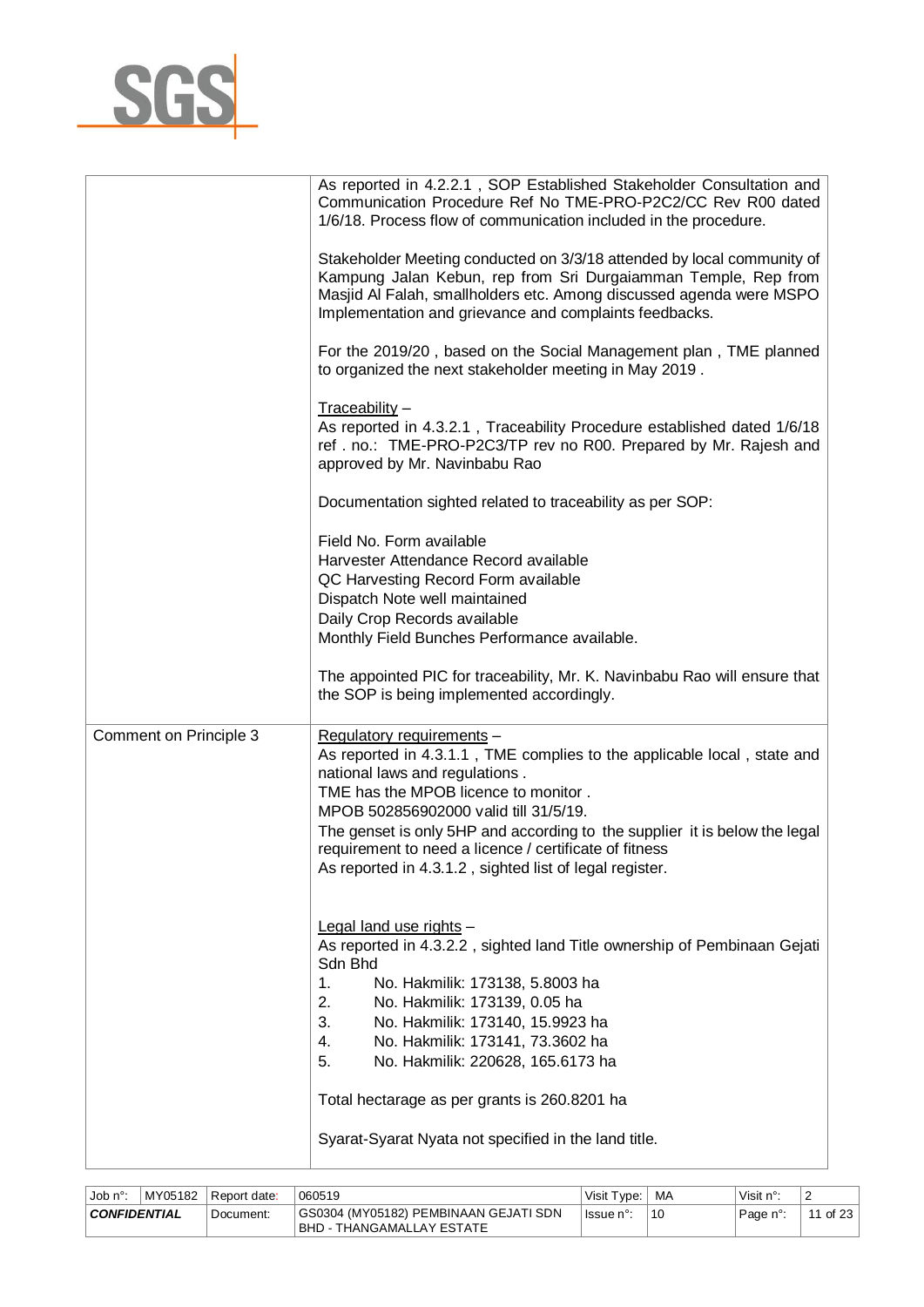

|                        | Quit rent payment for 2. No. Hakmilik: 173139, 0.05 ha sighted for 2018,<br>dated 23/5/18                                                                                                                                                                                                       |
|------------------------|-------------------------------------------------------------------------------------------------------------------------------------------------------------------------------------------------------------------------------------------------------------------------------------------------|
|                        | Customary rights -<br>As reported in 4.3.3.1, there is no issue or encumbered by customary rights<br>in the estates.<br>Not applicable.                                                                                                                                                         |
| Comment on Principle 4 | Social Impact Assessment -<br>As reported in 4.4.1.1, SIA conducted internally by Mr. G. Deevien Nath.<br>Positive and negative impacts were identified. Every feedback is being<br>addressed accordingly by the estate management.                                                             |
|                        | Noted from the list of stakeholders engaged for SIA were local<br>communities, contractors, suppliers and Government authorities.                                                                                                                                                               |
|                        | Mr Navin made appointment to meet up the following: LHDN, Bomba,<br>Balai Polis, Klinik Kesihatan, Majlis Pembandaran during Jan - Feb 2019.                                                                                                                                                    |
|                        | LHDN was not responsive, however TME received response form<br>Bomba, Polis and Klinik: No comments                                                                                                                                                                                             |
|                        | Complaints and grievances -<br>As reported in 4.4.2.1, SOP Established Stakeholder Consultation and<br>Communication Procedure Ref No TME-PRO-P2C2/CC Rev R00 dated<br>1/6/18. Process flow of communication included in the procedure.                                                         |
|                        | Complaint and grievance dealing process is being included in the SOP<br>mentioned above.                                                                                                                                                                                                        |
|                        | Commitment to contribute to local sustainable developments -<br>As reported in 4.4.3.1, Noted several CSR activities conducted by TME<br>in 2018                                                                                                                                                |
|                        | To allow Jamboree program to be conducted in the estate<br>1.<br>2.<br>To allow local community to have religous event at temple in the<br>estate.<br>3.<br>Donation "duit Raya"<br>Monthly Rice, cooking oil, eggs and coffee for workers<br>4.<br>Demo on Cantas for Nigerian visitors.<br>5. |
|                        | Employees health and safety -<br>As reported in 4.4.4.2, OSH Plan sighted ref no TME-DOC-P4C4/HSP<br>dated 1/6/18 ref R00.                                                                                                                                                                      |
|                        | OSH policy communicated on 16/3/18. Each worker was provided<br>a)<br>with copy of policies established.<br>HIRARC has been established covering all activities in the estate.<br>b)                                                                                                            |

| . Job n°:           | MY05182 | Report date: | 060519                                                                  | Visit<br>Гvре: | MA | Visit n°: | -                                |
|---------------------|---------|--------------|-------------------------------------------------------------------------|----------------|----|-----------|----------------------------------|
| <b>CONFIDENTIAL</b> |         | Document:    | GS0304 (MY05182) PEMBINAAN GEJATI SDN<br>BHD -<br>- THANGAMALLAY ESTATE | lssue n°:      | 10 | Page n°:  | $\sim$ 02<br>$\Lambda$<br>$\sim$ |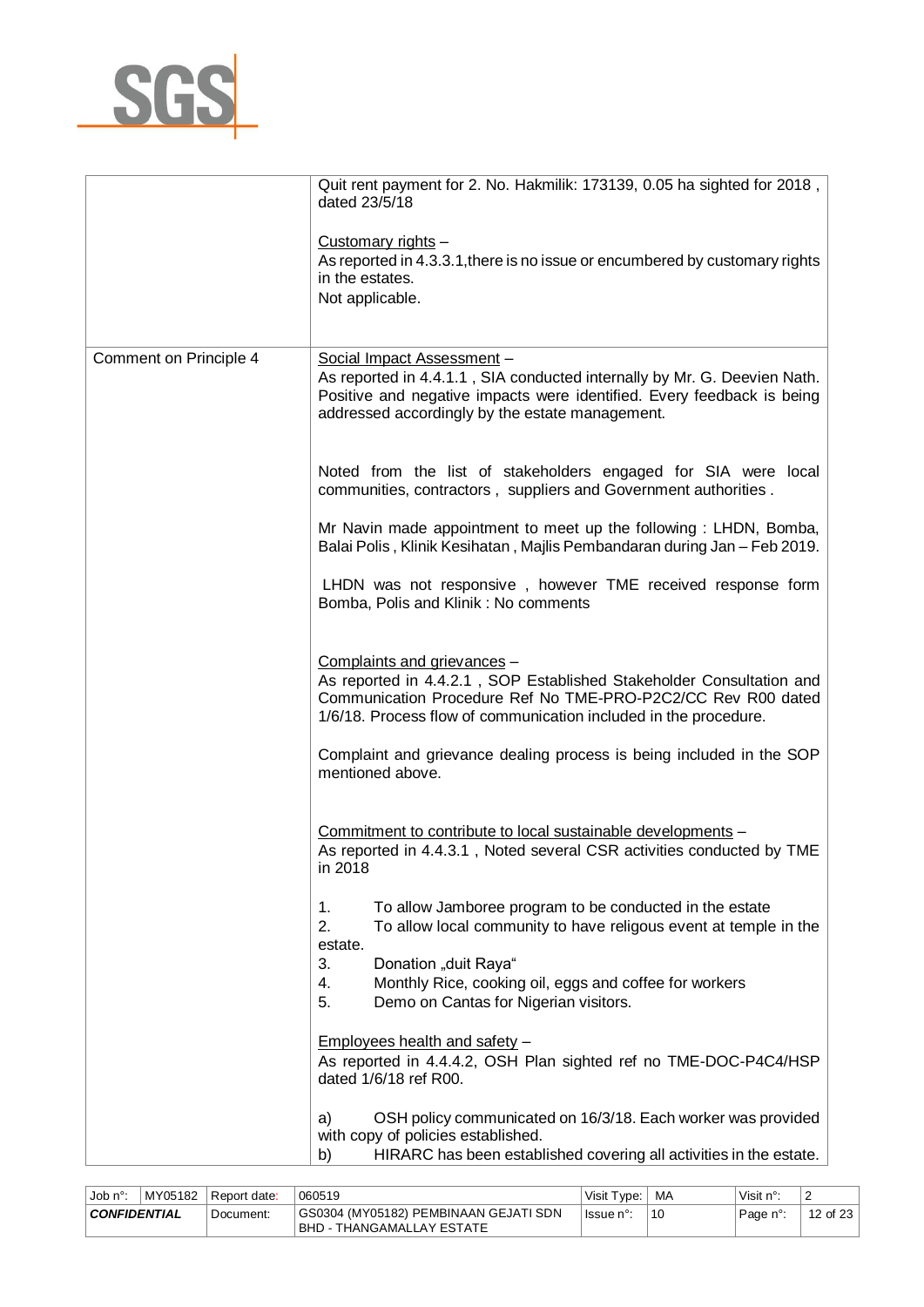| <b>CONFIDENTIAL</b> | Document:    | GS0304 (MY05182) PEMBINAAN GEJATI SDN<br><b>BHD - THANGAMALLAY ESTATE</b>                                                                                                                                                                                                                                                                                                                                                                                                                                                                                                                                                                                                                                                                                                                                                                                                                                                                                                                                                                                                                                                                                                                                                                                                                                                                                                                                                                                                                                                                                                                                                                                                                                                                                                                                                                                                                 | lssue n°:   | 10 | Page n°:  | 13 of 23       |
|---------------------|--------------|-------------------------------------------------------------------------------------------------------------------------------------------------------------------------------------------------------------------------------------------------------------------------------------------------------------------------------------------------------------------------------------------------------------------------------------------------------------------------------------------------------------------------------------------------------------------------------------------------------------------------------------------------------------------------------------------------------------------------------------------------------------------------------------------------------------------------------------------------------------------------------------------------------------------------------------------------------------------------------------------------------------------------------------------------------------------------------------------------------------------------------------------------------------------------------------------------------------------------------------------------------------------------------------------------------------------------------------------------------------------------------------------------------------------------------------------------------------------------------------------------------------------------------------------------------------------------------------------------------------------------------------------------------------------------------------------------------------------------------------------------------------------------------------------------------------------------------------------------------------------------------------------|-------------|----|-----------|----------------|
|                     |              |                                                                                                                                                                                                                                                                                                                                                                                                                                                                                                                                                                                                                                                                                                                                                                                                                                                                                                                                                                                                                                                                                                                                                                                                                                                                                                                                                                                                                                                                                                                                                                                                                                                                                                                                                                                                                                                                                           |             |    |           |                |
|                     |              |                                                                                                                                                                                                                                                                                                                                                                                                                                                                                                                                                                                                                                                                                                                                                                                                                                                                                                                                                                                                                                                                                                                                                                                                                                                                                                                                                                                                                                                                                                                                                                                                                                                                                                                                                                                                                                                                                           |             |    |           |                |
| Job n°:<br>MY05182  | Report date: | during the audit date.<br>Latest JKKP submission dated 25/1/2019, JKKP 8/32334/2018<br>Employment conditions -<br>As reported in 4.4.5.1, sighted Pembinaan Gejati Sdn Bhd Polisi Hak dan<br>Etika Buruh dated 1/6/18 signed by Dr. Nick Low, Industrial and Plantation<br>Sr. Director. The policy emphasizes on<br>1.<br>Equality/ no discrimination<br>2.<br>No child labour<br>3.<br>No sexual harassment<br>Freedom of association<br>4.<br>Sighted briefing for contractor workers dated 16/3/18 targeted for workers.<br>As reported in 4.4.5.3, TME has no permanent workers. All workers are<br>contractor workers except for a mandore and GW.<br>Working as permanent:<br>Bhaskaran AL Navaneethan (RM 38.46 daily (in Dec 2018)<br>1.<br>2.<br>Atan Bin Tanah (RM 40.46 daily)<br>Payment made in accordance to Min Wage Order 2016. New daily rate to<br>be imposed for 2019 salary to suit Min Wage Order 2018.<br>Nevertheless an Observation was raised under 4.4.5.4 as no individual<br>payment slip sighted<br>060519                                                                                                                                                                                                                                                                                                                                                                                                                                                                                                                                                                                                                                                                                                                                                                                                                                                  | Visit Type: | МA | Visit n°: | $\overline{2}$ |
|                     |              | Training programme 2019 sighted est on 4/1/19 (refer to 4.4.6.1.).<br>C)<br>Sampled combined (JGE) spraying training record dated 12/12/18<br>conducted by third party.<br>Sighted PPE issuance record is being well maintained in "PPE<br>d)<br>Issuance Book". Among PPE provided is Safety Helmet, Glove, Safety<br>Shoes, Sickle Cover.<br>Sighted Safe Work Manual established dated 1/11/18 Version 1.<br>e)<br>The manual covers various activities including operational and non-<br>operational. Safety manual for storage of chemical and empty container,<br>spraying manual, issuance of chemical, rat baiting and chemical mixing.<br>Sighted CHRA report dated 2/8/18. The assessment was conducted by<br>Macrofirm Technology Sdn Bhd report number JKKPHIE 127/171-2(66)-<br>2018/001. Based on the CHRA report, noted that the assessor had<br>recommended for sprayer to use specific type of PPE however during day<br>of audit no spraying acitivities was in operation. Presently TME is<br>advocating Tractor mounted spraying, 2 sprayer operators.<br>TME has upgraded the chemical storage area/ fertiliser store.<br>$f$ )<br>Responsible person(s) for workers' safety and health :<br>Management Rep. Appointment Letter of Mr. Atan Tanah dated1/1/18.<br>Worker Rep Appointment letter of Mr. Kumaresan dated 1/1/18<br>OSH meeting conducted as the following dates 18/5/18, 25/9/18<br>g)<br>and 15/12/18. Next meeting planned 15/3/19<br>Sighted ERP for Fire, Injury/ illness, chemical spillage and other<br>h)<br>chemical related incidents and electrical shock.<br>First aider Mr. Navinbabu Rao, Estate incharge and Mr. Atan<br>i)<br>Tanah, Mandore. Trained on 21/7/18 conducted by Mr. Gunaseelan.<br>No accident recorded in year 2019. However, no evidence of<br>i)<br>JKKP 8 submission made to JKKP for year 2018 as it was not yet due |             |    |           |                |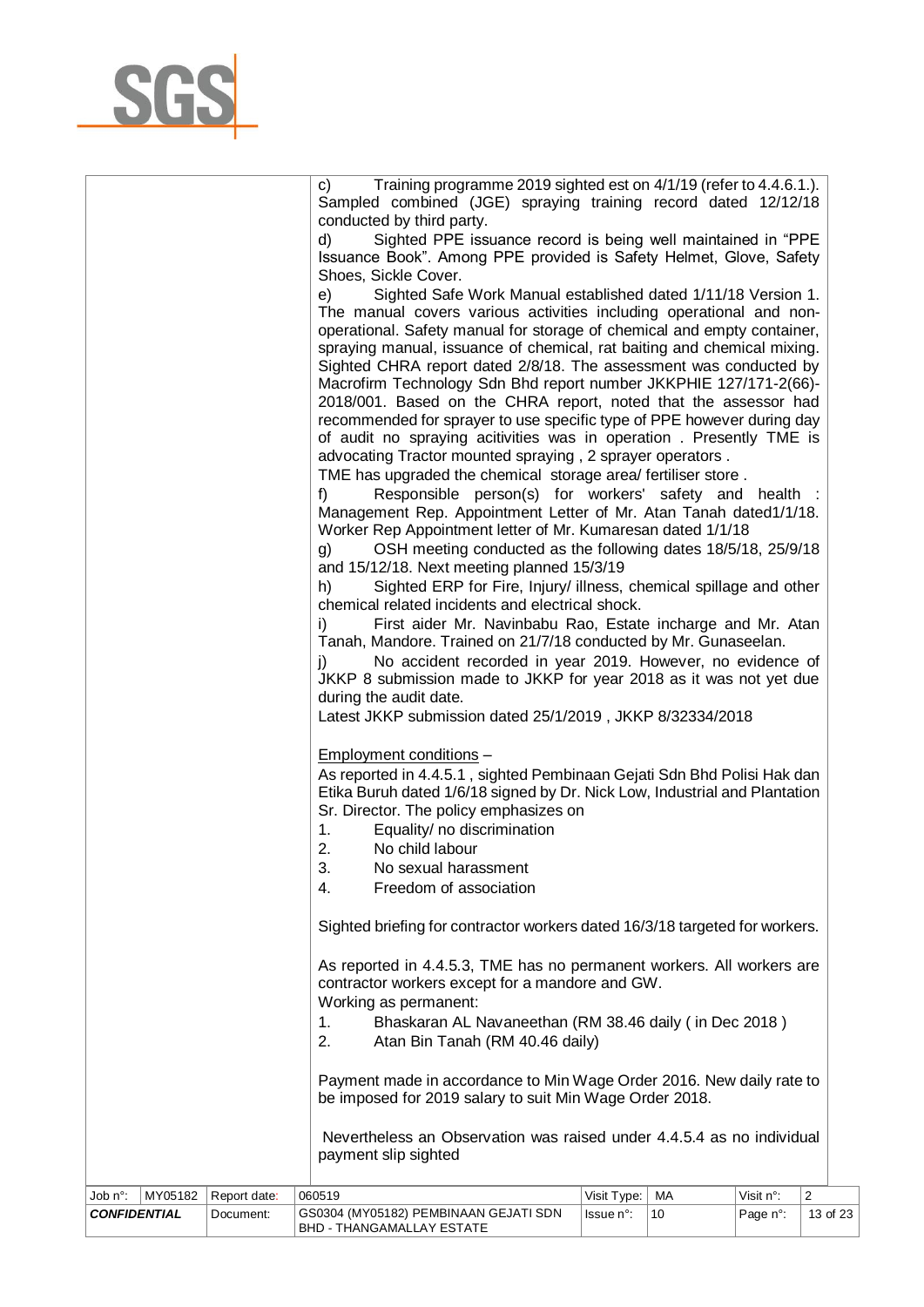

|                        | <b>OBSERVATION 01</b>                                                                                                                                                                                                                                                                                                         |
|------------------------|-------------------------------------------------------------------------------------------------------------------------------------------------------------------------------------------------------------------------------------------------------------------------------------------------------------------------------|
|                        | Refer to Section 9.3 for the details                                                                                                                                                                                                                                                                                          |
|                        |                                                                                                                                                                                                                                                                                                                               |
|                        |                                                                                                                                                                                                                                                                                                                               |
|                        | As reported in 4.4.5.6, The estate does not employ direct workers. All 7<br>workers are from contractor, Haji Sadikin. However, the estate keeps<br>contract agreement copies of the contractor's workers working in their<br>premise. Noted from the agreements they have been signed by both<br>parties woker and employer. |
|                        | Sighted Contract Agreement for permanent workers:<br>Bhaskaran AL Navaneethan dated 16/10/17<br>1.<br>2.<br>Atan Bin Tanah dated 1/8/15.                                                                                                                                                                                      |
|                        | As reported in 4.4.5.11, Quarters are being provided by TME for contractor<br>workers.                                                                                                                                                                                                                                        |
|                        | Visit to the line-site showed that TME has repaired and upgraded the<br>facilities.                                                                                                                                                                                                                                           |
|                        | the house of worker, Zohriatun was visited and noted the basic amenities<br>such as toilet, clean water supply, mosquito net, electricity, lockable door<br>are available.                                                                                                                                                    |
|                        | The following were upgraded:<br>1)<br>Roofing                                                                                                                                                                                                                                                                                 |
|                        | 2)<br>Gutter to collect rain water                                                                                                                                                                                                                                                                                            |
|                        | 3)<br><b>Upgraded Toilets</b>                                                                                                                                                                                                                                                                                                 |
|                        | Water tanks and support<br>4)                                                                                                                                                                                                                                                                                                 |
|                        | 5)<br>Dustbin for each house                                                                                                                                                                                                                                                                                                  |
|                        | 6)<br>Concrete drain to ensure free-flowing                                                                                                                                                                                                                                                                                   |
|                        | 7)<br>Repaired broken back kitchen door                                                                                                                                                                                                                                                                                       |
|                        | Clothes line<br>8)                                                                                                                                                                                                                                                                                                            |
|                        | 9)<br>Fire extinguisher                                                                                                                                                                                                                                                                                                       |
|                        | 10)<br>Recycle bins                                                                                                                                                                                                                                                                                                           |
|                        | 11)<br>Repainted the houses                                                                                                                                                                                                                                                                                                   |
|                        | 12)<br>Rewiring the whole wiring system                                                                                                                                                                                                                                                                                       |
|                        | TME has spent an estimated RM30,000 for the house upgrade                                                                                                                                                                                                                                                                     |
|                        | Training and competency -                                                                                                                                                                                                                                                                                                     |
|                        | As reported in 4.4.6.1, Sighted training programme for 2019 during the<br>audit TME-FOM-P4C6/TP Rev R00. Noted in the programme several                                                                                                                                                                                       |
|                        | trainings have been listed taking into considerations of environment,<br>safety, health and social aspects. Noted no training was conducted for                                                                                                                                                                               |
|                        | 2019 as of the audit date. The soonest training planned was in March<br>2019.                                                                                                                                                                                                                                                 |
| Comment on Principle 5 | Environmental management programme -                                                                                                                                                                                                                                                                                          |
|                        | As reported in 4.4.5.1, the 'Environmental Policy' sighted signed by Dr<br>Nick Low, Industrial and Plantation Senior Director dated 1 June 2018 to                                                                                                                                                                           |

| ⊣Job n°      | MY05182 | Report date: | 060519                                                                    | Visit Type: | МA | Visit n°: | $\epsilon$              |
|--------------|---------|--------------|---------------------------------------------------------------------------|-------------|----|-----------|-------------------------|
| CONFIDENTIAL |         | Document:    | GS0304 (MY05182) PEMBINAAN GEJATI SDN<br><b>BHD - THANGAMALLAY ESTATE</b> | lssue n°:   | 10 | Page n°:  | 14 of 23 $\overline{)}$ |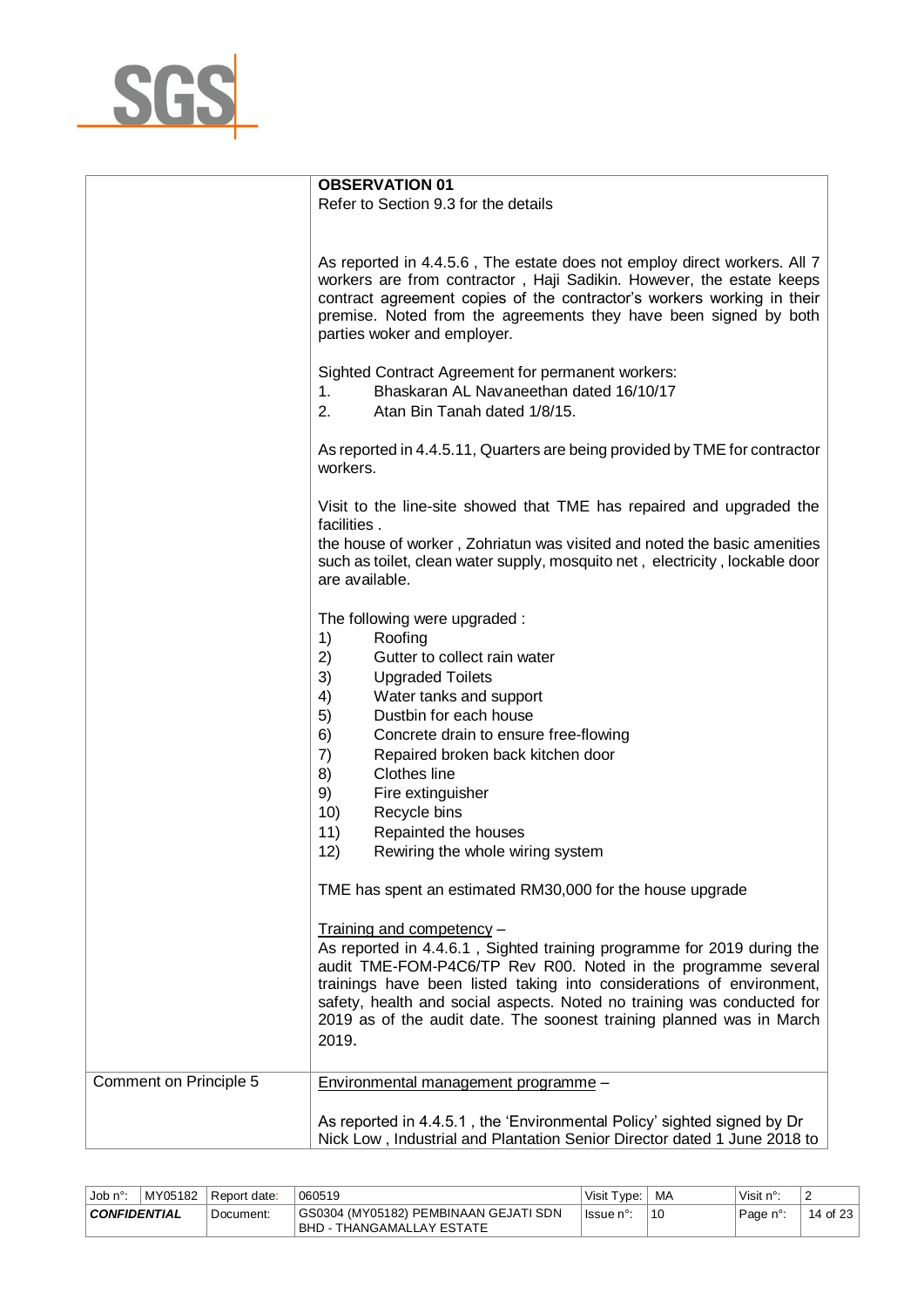

| ensure compliance with the relevant country and state environmental<br>laws and developed, effectively communicated and implemented.                                                                                                                                                                                                                                                                                                                                                                                                                                           |
|--------------------------------------------------------------------------------------------------------------------------------------------------------------------------------------------------------------------------------------------------------------------------------------------------------------------------------------------------------------------------------------------------------------------------------------------------------------------------------------------------------------------------------------------------------------------------------|
| The environmental management plan(EMP) Ref No: TME-DOC-<br>P5C1/EMP (1/6/18 Rev 00) sighted.                                                                                                                                                                                                                                                                                                                                                                                                                                                                                   |
| Prepared by Mr Rajesh Kumar and approved by Mr Navinbabu Rao<br>20/12/18                                                                                                                                                                                                                                                                                                                                                                                                                                                                                                       |
| As reported in 4.45.2, The EMP has the following sections:<br>1)<br>Purpose<br>2)<br>Scope<br>3)<br>Objectives $(3.1 - 3.11)$<br>References<br>4)<br>Definitions<br>5)<br><b>EMP</b><br>6)<br>5.1 responsibility<br>$\bullet$<br>Key principles<br>Approval of EMP<br>$\bullet$<br>Reporting<br>٠<br><b>Environmental Awareness Training</b><br>$\bullet$<br><b>Emergency contacts</b><br>$\bullet$<br>Potential Environmental impacts and risk<br>٠<br>Aspect impact Assessment<br>Environmental management improvement plan<br>$\bullet$<br>Audit and management review<br>٠ |
| Records<br>7)<br>8)<br>Appendix: Envoironmental Evaluation Table                                                                                                                                                                                                                                                                                                                                                                                                                                                                                                               |
| The aspect and impact analysis of all operations was not included in the<br>EMP but was filed in another file, Aspect Impact Assessment file.<br>It included the following station:<br>Replanting<br>1)<br>2)<br>Nursery<br>3)<br>Maintenance & Harvesting                                                                                                                                                                                                                                                                                                                     |
| <b>Efficiency of energy use and use of renewal energy -</b><br>As reported in 4.5.2.1, consumption of non-renewable energy diesel for<br>lorry used for FFB transport to mill, infield tractor consumption and<br>genset usage is monitored                                                                                                                                                                                                                                                                                                                                    |
| Diesel usage is monitored monthly. The following are the records of the<br>non-renewable energy per MT FFB usage :<br>2018<br>2019<br><b>Diesel</b><br>4.29<br>4.15<br>/ FFB                                                                                                                                                                                                                                                                                                                                                                                                   |
| Waste management and disposal -                                                                                                                                                                                                                                                                                                                                                                                                                                                                                                                                                |

| Job $n^{\circ}$ :   | MY05182 | l Report date: | 060519                                                                    | Visit Type: | МA | Visit n°: | -                  |
|---------------------|---------|----------------|---------------------------------------------------------------------------|-------------|----|-----------|--------------------|
| <b>CONFIDENTIAL</b> |         | Document:      | GS0304 (MY05182) PEMBINAAN GEJATI SDN<br>BHD -<br>· THANGAMALLAY ESTATE · | lssue n°:   | 10 | Page n°:  | of 23 $\mid$<br>15 |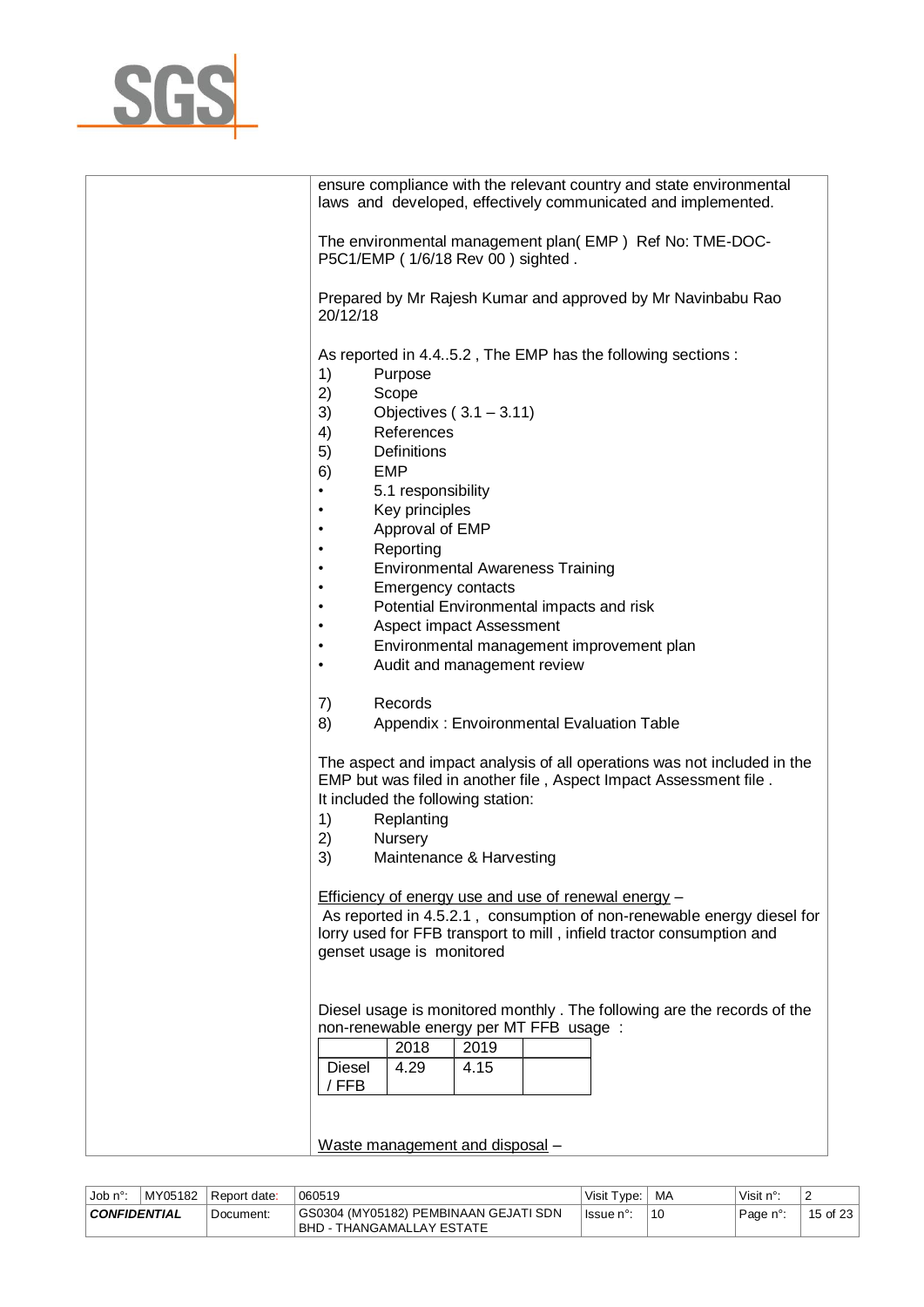

| 6/18 Rev 00)                                                                      | As reported in 4.5.3.1, all waste products and sources of pollution are<br>identified and documented in the doc. No: TME-LST-P5C3/ WP5 (1/                       |  |  |
|-----------------------------------------------------------------------------------|------------------------------------------------------------------------------------------------------------------------------------------------------------------|--|--|
| 1)<br>, mineral oils or Scheduled waste.<br>2)<br><b>Rubbish and Sewage</b><br>3) | Presently 3 main waste products identified:<br>Containers or equipment contaminated with chemical, pesticide<br>Recycled plastics from tripled rinsed containers |  |  |
| Reduction of pollution and emission -                                             |                                                                                                                                                                  |  |  |
| Management plan Section 6.3.7                                                     | As reported in 5.5.4.2, The disposal of waste is sighted in the Waste                                                                                            |  |  |
|                                                                                   |                                                                                                                                                                  |  |  |
| 6.3.7.1<br>Scheduled<br>Waste                                                     | authorized waste contractor<br>and recorded in the DOE 6th Scheduled<br>consignment note                                                                         |  |  |
|                                                                                   | e.g Lung Seng chemical Sdn Bhd DOE<br>license 002081                                                                                                             |  |  |
| 6.3.7.2<br>Domestic Waste                                                         | Recyclable material to recycler dealers<br>Other domestic waste sither landfill or<br>collected by appointed solid waste collector.                              |  |  |
|                                                                                   | Contractor: Mr Raj Enterprise                                                                                                                                    |  |  |
| Collector: Material collected                                                     | Records of the latest disposal of Scheduled waste was sighted recorded<br>in the consignment not016826 & 016827 dated 22/12/18                                   |  |  |
| SW409                                                                             | Date: 22/12/18<br>207 containers                                                                                                                                 |  |  |
|                                                                                   | Rajendran Recycle, Triang, Pahang collects empty fertilizer bags                                                                                                 |  |  |
| Natural water resources -                                                         |                                                                                                                                                                  |  |  |
| P5C5/WMP available.                                                               | As reported in 4.5.5.1, Water Management plan Doc. No: TME-DOC-                                                                                                  |  |  |
| Purpose<br>1)<br>2)<br>Scope<br>3)<br>References                                  |                                                                                                                                                                  |  |  |

| . Job n°∙                        | MY05182 | Report date: | 060519                                                               | Visit Type: | MA | Visit $n^{\circ}$ : | -        |
|----------------------------------|---------|--------------|----------------------------------------------------------------------|-------------|----|---------------------|----------|
| <b>CONFIDENTIAL</b><br>Document: |         |              | GS0304 (MY05182) PEMBINAAN GEJATI SDN<br>  BHD - THANGAMALLAY ESTATE | lssue n°:   | 10 | Page n°:            | 16 of 23 |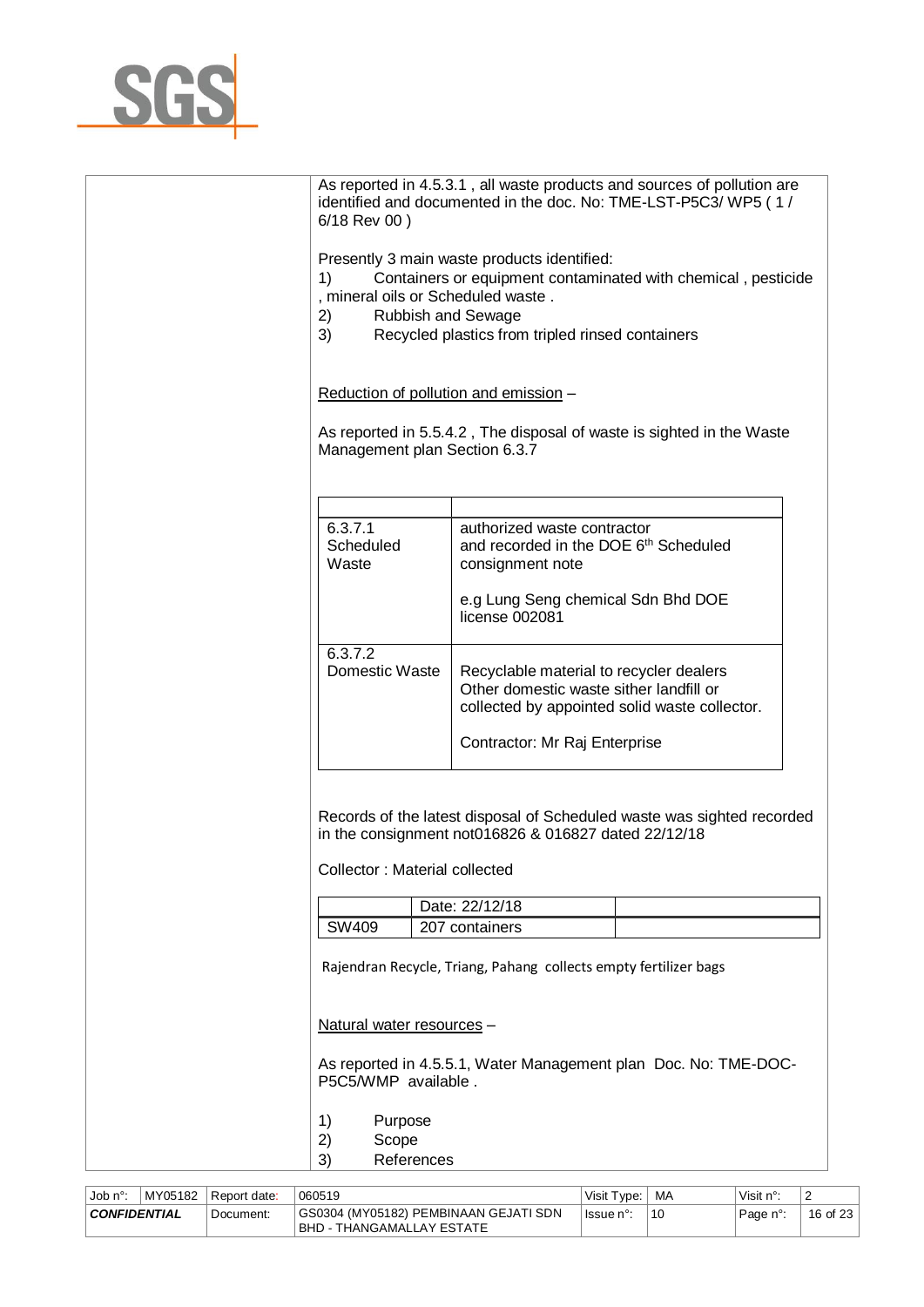

|                                |         |                           |           | 4)<br>5)     | Definitions<br>Plan                                                                                                                                                                                                                                                                                                                                                                                                                                                                                                |                          |          |                       |                                     |
|--------------------------------|---------|---------------------------|-----------|--------------|--------------------------------------------------------------------------------------------------------------------------------------------------------------------------------------------------------------------------------------------------------------------------------------------------------------------------------------------------------------------------------------------------------------------------------------------------------------------------------------------------------------------|--------------------------|----------|-----------------------|-------------------------------------|
|                                |         |                           | $\bullet$ |              | Responsibility                                                                                                                                                                                                                                                                                                                                                                                                                                                                                                     |                          |          |                       |                                     |
|                                |         |                           |           |              | Assessment of water usage and sources (TME-DOC-                                                                                                                                                                                                                                                                                                                                                                                                                                                                    |                          |          |                       |                                     |
|                                |         |                           |           | P5C5/WU5)    |                                                                                                                                                                                                                                                                                                                                                                                                                                                                                                                    |                          |          |                       |                                     |
|                                |         |                           |           |              | Monitoring of outgoing water which may have negative<br>impacts into the natural waterways at a frequency that reflects the<br>estate's current activities.                                                                                                                                                                                                                                                                                                                                                        |                          |          |                       |                                     |
|                                |         |                           |           |              | Ways to optimize water and nutrient usage to reduce wastage                                                                                                                                                                                                                                                                                                                                                                                                                                                        |                          |          |                       |                                     |
|                                |         |                           |           | 6)<br>7)     | Conservation plan and result monitoring<br>Records                                                                                                                                                                                                                                                                                                                                                                                                                                                                 |                          |          |                       |                                     |
|                                |         |                           |           |              | Although water is sourced from the authorities.<br>Monthly usage of water is recorded via a bulk meter.<br>record show that in 2018, 19720 lit was used and in 2019 they estimate<br>an increase of 5% which is equivalent to 20706 lits.                                                                                                                                                                                                                                                                          |                          |          |                       |                                     |
|                                |         |                           |           |              | Monitoring of the water is sighted and the latest in Jan 2019 was sighted                                                                                                                                                                                                                                                                                                                                                                                                                                          |                          |          |                       |                                     |
|                                |         |                           |           |              | The 6 sampling points were identified in the map presented.                                                                                                                                                                                                                                                                                                                                                                                                                                                        |                          |          |                       |                                     |
|                                |         |                           |           |              | Parameter tested:                                                                                                                                                                                                                                                                                                                                                                                                                                                                                                  |                          |          |                       |                                     |
|                                |         |                           |           | 1)           | pH                                                                                                                                                                                                                                                                                                                                                                                                                                                                                                                 |                          |          |                       |                                     |
|                                |         |                           |           | 2)           | <b>BOD</b>                                                                                                                                                                                                                                                                                                                                                                                                                                                                                                         |                          |          |                       |                                     |
|                                |         |                           |           | 3)           | COD                                                                                                                                                                                                                                                                                                                                                                                                                                                                                                                |                          |          |                       |                                     |
|                                |         |                           |           | downpour.    | There are no main rivers however the estate has marked yellow the<br>buffer zone of the tributaries, the width of the buffer zone need to be<br>monitored to ensure it complies with the requirement. TME refers to the<br>references," Management and Rehabilitation of Riparian Reserves' by<br>Malaysian Environmental Consultants (M.E.C) TME waterways are<br>mainly drains and they have place a buffer of 2 palms (15m) on each<br>side of the waterways to drains out excess water during flooding / heavy |                          |          |                       |                                     |
|                                |         |                           |           |              |                                                                                                                                                                                                                                                                                                                                                                                                                                                                                                                    |                          |          |                       |                                     |
|                                |         |                           |           | value area - | Status of rare, threatened or endangered species and high biodiversity                                                                                                                                                                                                                                                                                                                                                                                                                                             |                          |          |                       |                                     |
|                                |         |                           |           |              | As reported in 4.5.6.1, a report, Laporan Penilaian Biodiversiti, Ladang                                                                                                                                                                                                                                                                                                                                                                                                                                           |                          |          |                       |                                     |
|                                |         |                           |           |              | Thangamally ' was conducted by SRZ Corporate Service Sdn a                                                                                                                                                                                                                                                                                                                                                                                                                                                         |                          |          |                       |                                     |
|                                |         |                           |           |              | biodiversity Assessment on 8 Feb 2019 on the following:                                                                                                                                                                                                                                                                                                                                                                                                                                                            |                          |          |                       |                                     |
|                                |         |                           |           | 1)<br>1.1    | System Biologi Sedia Ada _Fauna<br>Pengenalan                                                                                                                                                                                                                                                                                                                                                                                                                                                                      |                          |          |                       |                                     |
|                                |         |                           |           | 1.2          | Lokasi Kajian                                                                                                                                                                                                                                                                                                                                                                                                                                                                                                      |                          |          |                       |                                     |
|                                |         |                           |           | 1.3          | Kaedah Kajian                                                                                                                                                                                                                                                                                                                                                                                                                                                                                                      |                          |          |                       |                                     |
|                                |         |                           |           | 1.4          | Keputusan Kajian                                                                                                                                                                                                                                                                                                                                                                                                                                                                                                   |                          |          |                       |                                     |
|                                |         |                           |           | 2)           | Potensi Impak Perladangan                                                                                                                                                                                                                                                                                                                                                                                                                                                                                          |                          |          |                       |                                     |
|                                |         |                           |           | 2.1          | Mamalia, Reptilia dan amfibia                                                                                                                                                                                                                                                                                                                                                                                                                                                                                      |                          |          |                       |                                     |
|                                |         |                           |           | 2.2<br>2.3   | Avifauna<br><b>ISU</b>                                                                                                                                                                                                                                                                                                                                                                                                                                                                                             |                          |          |                       |                                     |
|                                |         |                           |           |              |                                                                                                                                                                                                                                                                                                                                                                                                                                                                                                                    |                          |          |                       |                                     |
| Job n°:<br><b>CONFIDENTIAL</b> | MY05182 | Report date:<br>Document: | 060519    |              | GS0304 (MY05182) PEMBINAAN GEJATI SDN                                                                                                                                                                                                                                                                                                                                                                                                                                                                              | Visit Type:<br>Issue n°: | MA<br>10 | Visit n°:<br>Page n°: | $\overline{\mathbf{c}}$<br>17 of 23 |
|                                |         |                           |           |              |                                                                                                                                                                                                                                                                                                                                                                                                                                                                                                                    |                          |          |                       |                                     |

BHD - THANGAMALLAY ESTATE

I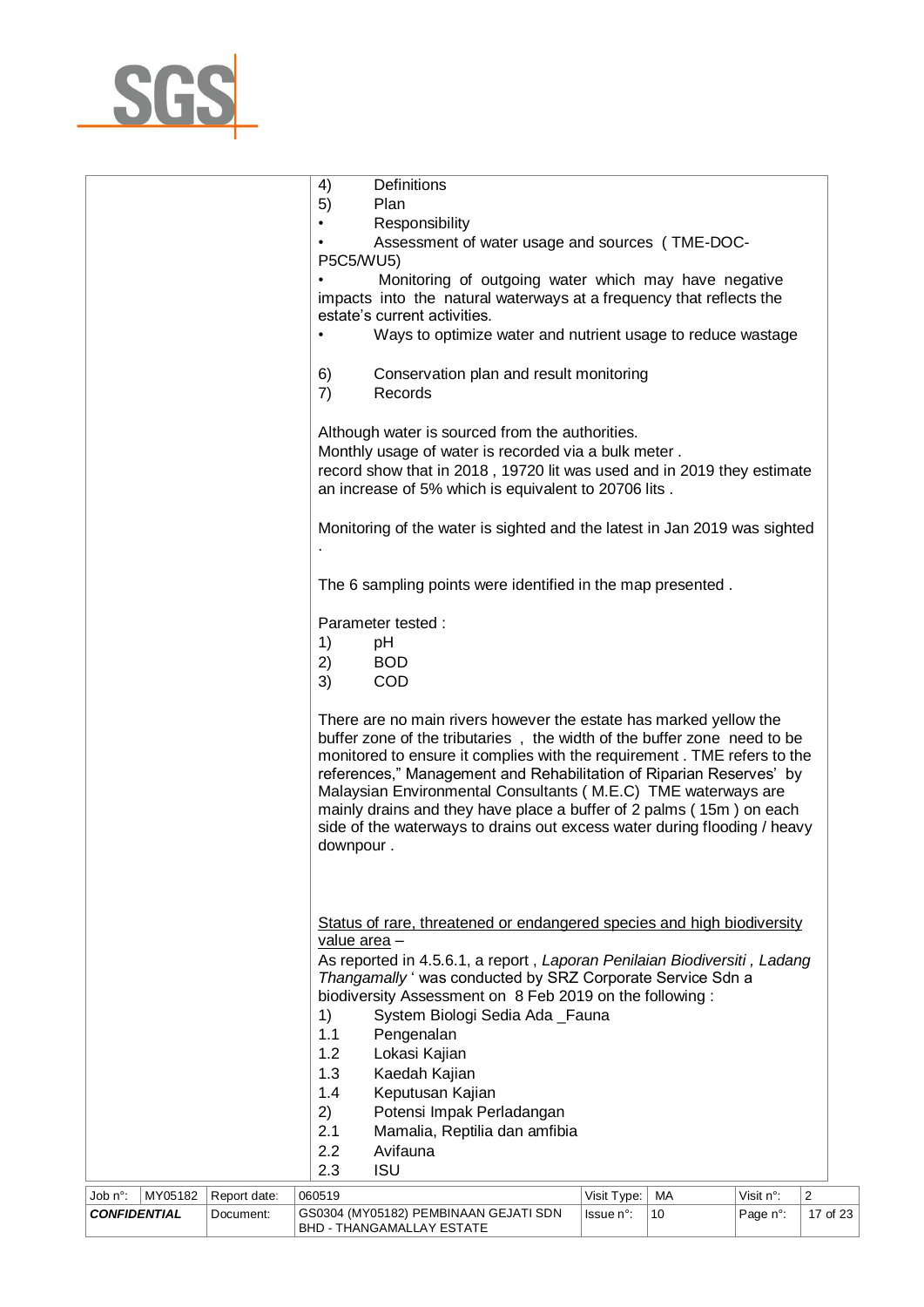

|                        | Langkah Mitigasi dan Kaedah pengurusan e.g setting up of<br>2.4<br>conservation area                                                                                                                                                                                        |
|------------------------|-----------------------------------------------------------------------------------------------------------------------------------------------------------------------------------------------------------------------------------------------------------------------------|
|                        | As reported in 4.5.6.2, TME has erected signs to prohibit 'No hunting<br>and no collection, trapping ' at strategic entry to the estate.                                                                                                                                    |
|                        | At the bufferzones, signages to prohibit spraying and manuring were<br>sighted.                                                                                                                                                                                             |
|                        | Zero burning practices -<br>As reported in 4.6.7.1, the company is committed to the zero burning<br>approach during disposal; or preparing land for oil palm cultivation<br>(replanting)                                                                                    |
|                        | It is stated in the Biodiversity and Ecosystem Management plan Section<br>5.4.1  Use of fire for waste disposal and for preparing land for oil palm<br>cultivation or replanting shall be avoided except in specific situations, as<br>identified in regional best practice |
| Comment on Principle 6 |                                                                                                                                                                                                                                                                             |
|                        | Site management -<br>As reported in 4.6.1.1, TME has the 'Standard Operation Procedures;<br>for all the operations in the estates.<br>There were 21 SOPs in the manual                                                                                                      |
|                        | As reported in 4.6.1.3, there are 14 separate blocks within TME                                                                                                                                                                                                             |
|                        | Each block is marked to identify its:<br>1)<br>Year of planting e.g 1994<br>2)<br>Field No.<br>3)<br>Ha: 42.09<br>4)<br>Best Block: 19 MT / ha for the year 2018                                                                                                            |
|                        | Economic and financial viability plan -<br>As reported in 4.6.2.1, Estate has the monthly Profit & loss accounts<br>and Field progress report that is submitted monthly to the HQ.                                                                                          |
|                        | The Estate operating Budget for 2018/19 and 2019/20 were also<br>available to document the business or management plan to<br>demonstrate attention to economic and financial viability                                                                                      |
|                        | It includes:<br>1)<br>FFB price<br>2)<br>Crop<br>3)<br>Yield / ha<br>FFB sales<br>4)<br>5)<br><b>Direct Expenditure</b><br>6)<br><b>Total FFB harvesting and Evacuation</b><br>Mature OP field Maintenance<br>7)<br>8)<br>Estimated net profit / loss                       |

| ⊣Job n°             |  | MY05182 Report date: | 060519                                                               | Visit Type: I | MA | Visit $n^{\circ}$ : |               |
|---------------------|--|----------------------|----------------------------------------------------------------------|---------------|----|---------------------|---------------|
| <b>CONFIDENTIAL</b> |  | Document:            | GS0304 (MY05182) PEMBINAAN GEJATI SDN<br>I BHD - THANGAMALLAY ESTATE | ⊺lssue n°:    | 10 | Page n°:            | 18 of 23 $\,$ |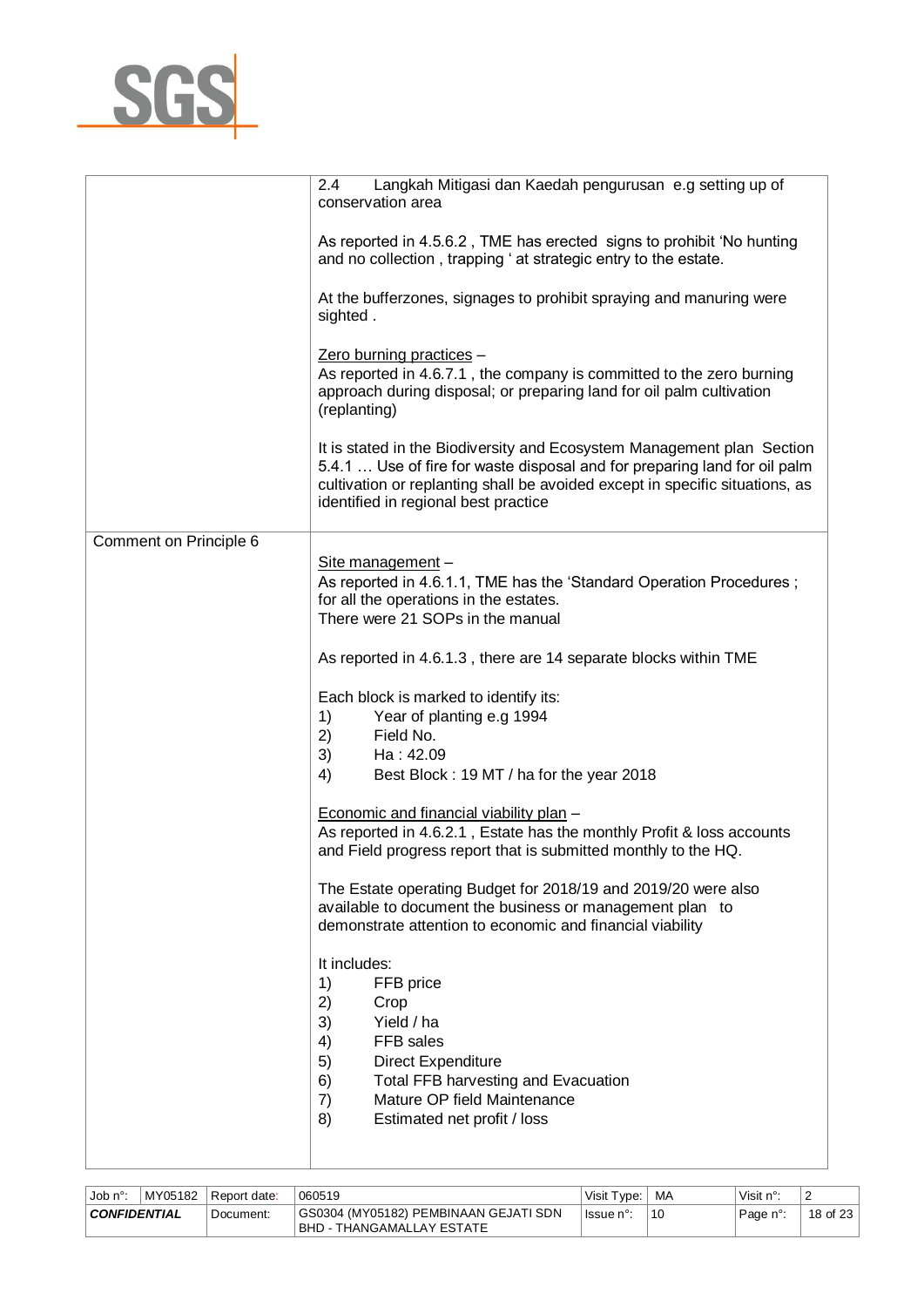

|                        |              | As reported in 4.6.2.3, the business management plan include<br>1)<br>FFB price<br>2)<br>Crop<br>Yield / ha<br>3)<br>FFB sales<br>4)<br><b>Direct Expenditure</b><br>5)<br>Total FFB harvesting and Evacuation<br>6)<br>Mature OP field Maintenance<br>7)<br>Estimated net profit / loss<br>8)<br>Transparent and fair pricing dealing -<br>As reported in 4.6.3.1, the pricing mechanism between TME and<br>Southern Realty (Malaysia) Sdn Bhd sighted. |                                                                                                                                                                                                    |    |           |                         |  |
|------------------------|--------------|----------------------------------------------------------------------------------------------------------------------------------------------------------------------------------------------------------------------------------------------------------------------------------------------------------------------------------------------------------------------------------------------------------------------------------------------------------|----------------------------------------------------------------------------------------------------------------------------------------------------------------------------------------------------|----|-----------|-------------------------|--|
|                        |              | It is based on MPOB pricing for the month.<br>The formula / pricing mechanism was presented.<br>the month of Octobler 2018 was presented with the different OER a<br>different price per tonne is presented.                                                                                                                                                                                                                                             |                                                                                                                                                                                                    |    |           |                         |  |
|                        |              | The FFB statement present :<br>1)<br>Quantity FFB weight<br>2)<br><b>PER</b><br>3)<br>Price per ton<br>4)<br>Amount                                                                                                                                                                                                                                                                                                                                      |                                                                                                                                                                                                    |    |           |                         |  |
|                        |              | Subcontractor-<br>As reported in 4.6.4.1, e.g contract between TME and Sun Sepang<br>Enterprise was sighted.<br>ContractNo: WC/02/2018<br>Date: 1/4/18<br>Scope: Loading & Transport FFB to Fermangh Oil Mill                                                                                                                                                                                                                                            |                                                                                                                                                                                                    |    |           |                         |  |
|                        |              |                                                                                                                                                                                                                                                                                                                                                                                                                                                          | in section 15 of the contract  it is stated  that the contractor is fully<br>required to observe MSPO policy and the requirement in carrying out<br>the job / works aware by the estate management |    |           |                         |  |
| Comment on Principle 7 |              | Note: the whole Principle 7 is not applicable for this audit as there is no<br>new planting in the plantations area.                                                                                                                                                                                                                                                                                                                                     |                                                                                                                                                                                                    |    |           |                         |  |
|                        |              | High biodiversity value -                                                                                                                                                                                                                                                                                                                                                                                                                                |                                                                                                                                                                                                    |    |           |                         |  |
|                        |              | Peat land -                                                                                                                                                                                                                                                                                                                                                                                                                                              |                                                                                                                                                                                                    |    |           |                         |  |
|                        |              | Social and environmental impact assessment -                                                                                                                                                                                                                                                                                                                                                                                                             |                                                                                                                                                                                                    |    |           |                         |  |
|                        |              | Soil survey -                                                                                                                                                                                                                                                                                                                                                                                                                                            |                                                                                                                                                                                                    |    |           |                         |  |
|                        |              | Planting on steep terrain and/or on marginal and fragile soils -                                                                                                                                                                                                                                                                                                                                                                                         |                                                                                                                                                                                                    |    |           |                         |  |
|                        |              | Customary land -                                                                                                                                                                                                                                                                                                                                                                                                                                         |                                                                                                                                                                                                    |    |           |                         |  |
| Job n°:<br>MY05182     | Report date: | 060519                                                                                                                                                                                                                                                                                                                                                                                                                                                   | Visit Type:                                                                                                                                                                                        | MA | Visit n°: | $\overline{\mathbf{c}}$ |  |
| <b>CONFIDENTIAL</b>    | Document:    | GS0304 (MY05182) PEMBINAAN GEJATI SDN                                                                                                                                                                                                                                                                                                                                                                                                                    | Issue n°:                                                                                                                                                                                          | 10 | Page n°:  | 19 of 23                |  |

BHD - THANGAMALLAY ESTATE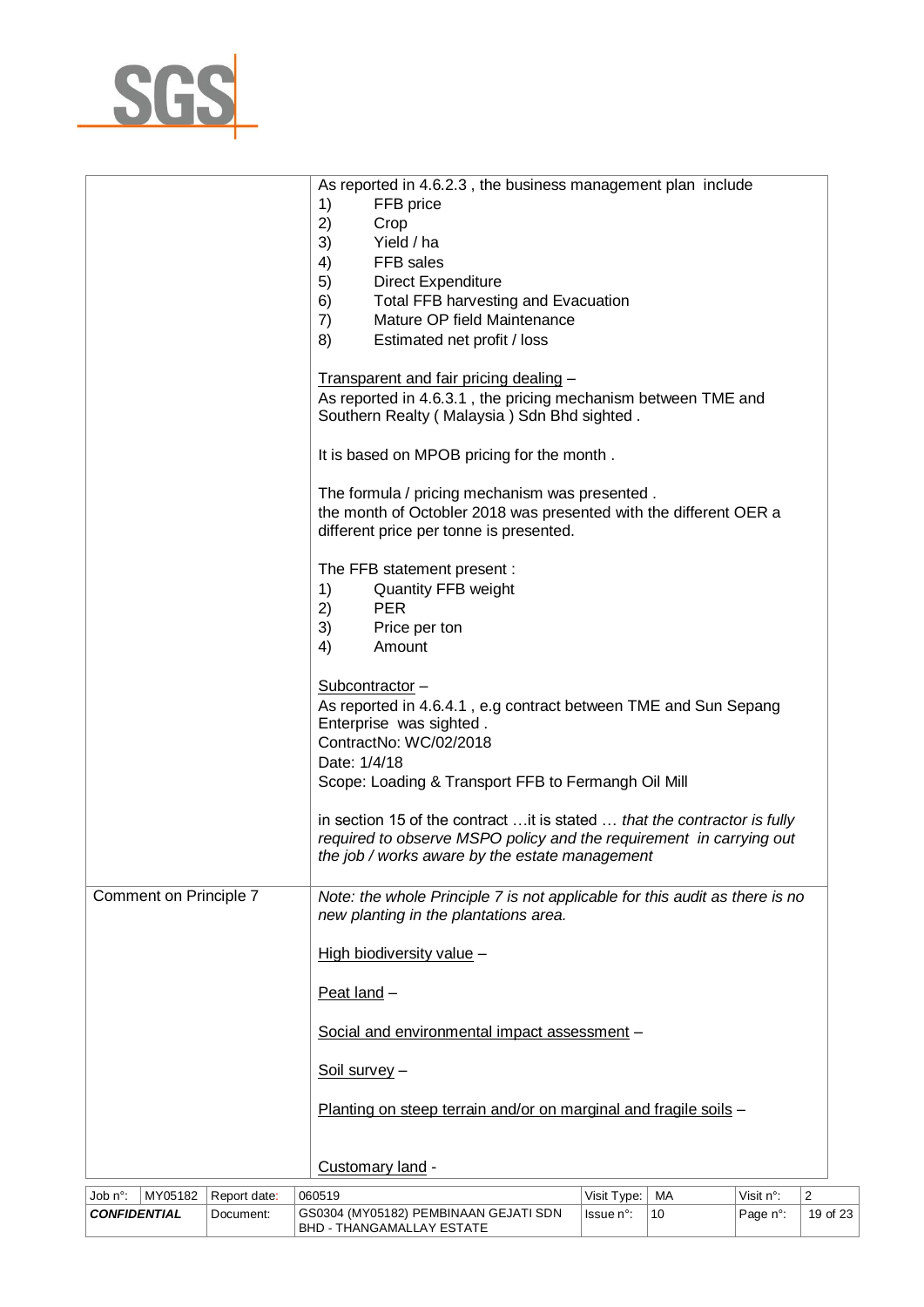

#### **7.5 Comment on MS2530-4 Compliance Status**

#### **Not applicable for farm audit**

# 8. Nonconformities

#### **8.1. Non-Conformity Statement MS2530-3:2013 Part 3**

No Non-Conformity (Major/Minor) was identified during this main audit.

#### **8.2. Non-Conformity Statement MS2530-4:2013 Part 4**

**Not applicable for farm audit** 

Nonconformities detailed here shall be addressed through the organization's corrective action process, in accordance with the relevant corrective action requirements of the audit standard, including actions to analyse the cause of the nonconformity and prevent recurrence, and complete records maintained.

- $\Box$ Corrective actions to address identified major nonconformities shall be carried out immediately and SGS notified of the actions taken within 30 days. An SGS auditor confirm the actions taken, evaluate their effectiveness, and determine whether certification can be granted or continued.
- $\Box$ Corrective actions to address identified major nonconformities shall be carried out immediately and **records with supporting evidence sent to the SGS auditor** for close-out within 60 days.
- $\Box$ Corrective Actions to address identified minor non-conformities shall be documented on an action plan and sent by the client to the auditor within 90 days for review. If the actions are deemed to be satisfactory they will be followed up at the next scheduled visit
- Corrective Actions to address identified minor non-conformities have been detailed on an action plan  $\Box$ and the intended action reviewed by the Auditor, deemed to be satisfactory and will be followed up at the next scheduled visit.
- $\Box$ Appropriate immediate action taken in response to each non-conformance as required

Note:- Initial, Re-certification and Extension audits – recommendation for certification cannot be made unless check box 4 is completed. For re-certification audits the time scales indicated may need to be reduced in order to ensure re-certification prior to expiry of current certification.

Note: At the next scheduled audit visit, the SGS audit team will follow up on *all* identified nonconformities to confirm the effectiveness of the corrective actions taken.

| Job $n^{\circ}$ .   | MY05182 | l Report date: | 060519                                                                     | Visit Type: | MA | Visit n°: | ∠        |
|---------------------|---------|----------------|----------------------------------------------------------------------------|-------------|----|-----------|----------|
| <b>CONFIDENTIAL</b> |         | Document:      | GS0304 (MY05182) PEMBINAAN GEJATI SDN<br><b>IBHD - THANGAMALLAY ESTATE</b> | l Issue n°  | 10 | Page n°:  | 20 of 23 |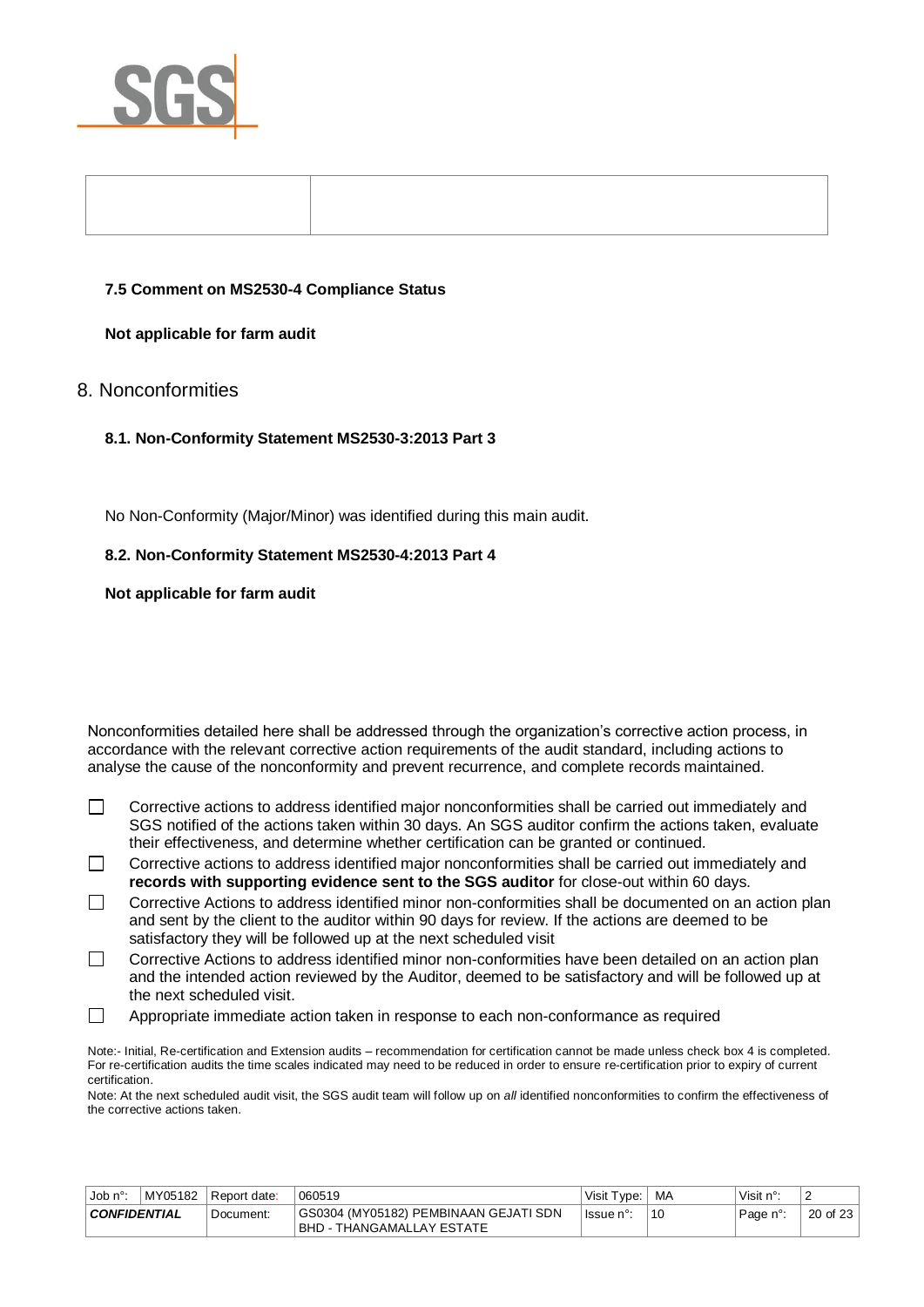

# 9. General Observations & Opportunities for Improvement

## **9.1. Positive Observations**

- 1. PPE usage was good amongst harvester Johardi ,
- 2. Chemical storage, premix area, triple rinse, SDS, spill kit, Hazard sign display was good
- 3. Minimum wages comply and timely payment of salary
- 4. Good agricultural practices
- 5. Housing upgraded

#### **9.2. Opportunities for Improvements**

# **9.3. Observations (Part 3)**

| <b>Observations</b>        | $N^{\circ}$ 1 of 1                                                                                                                                                                                 | Major                           | Minor   |  |
|----------------------------|----------------------------------------------------------------------------------------------------------------------------------------------------------------------------------------------------|---------------------------------|---------|--|
| Department /<br>Function:  | social_contractors                                                                                                                                                                                 | Standard<br>Ref:                | 4.4.5.4 |  |
|                            |                                                                                                                                                                                                    | Indicator                       |         |  |
| Document Ref.:             | MS2530-3:2013 Part 3                                                                                                                                                                               | $l$ ssue $l$<br>Rev.<br>Status: |         |  |
| <b>Details</b>             | Management should ensure employees of contractors are paid based on legal or<br>industry minimum standards according to the employment contract agreed between<br>the contractor and his employee. |                                 |         |  |
| Details of<br>Observation: | The estate management monitor the salary payment for operational contractors<br>made by Haji Sadikin on monthly basis. Noted every payment made met the legal<br>requirement.                      |                                 |         |  |
|                            | TME will pay a , lump sum' to the harvesting contractor.                                                                                                                                           |                                 |         |  |
|                            | The contractor will then distribute it to his workers.                                                                                                                                             |                                 |         |  |
|                            | TME provided the Oct 2018 summary.                                                                                                                                                                 |                                 |         |  |
|                            | Interview with contractor workers, harvesters Ardanin and Johardi showed that their<br>last Feb 2019 salary slip was more than RM1100.                                                             |                                 |         |  |
|                            | However, interview with En Hj Sadikin revealed that no payslips were provided to his<br>workers                                                                                                    |                                 |         |  |
|                            | The transporter of the FFB is self employed Sun Sepang Enterprise.                                                                                                                                 |                                 |         |  |

#### **9.3. Observations (Part 4)**

| Job n°:             | MY05182 Report date: | 060519                                                              | Visit Type: I | MA | Visit n°: | -                |
|---------------------|----------------------|---------------------------------------------------------------------|---------------|----|-----------|------------------|
| <b>CONFIDENTIAL</b> | ' Document:          | GS0304 (MY05182) PEMBINAAN GEJATI SDN<br> BHD - THANGAMALLAY ESTATE | lssue n°:     | 10 | Page n°:  | 21 of 23 $\vert$ |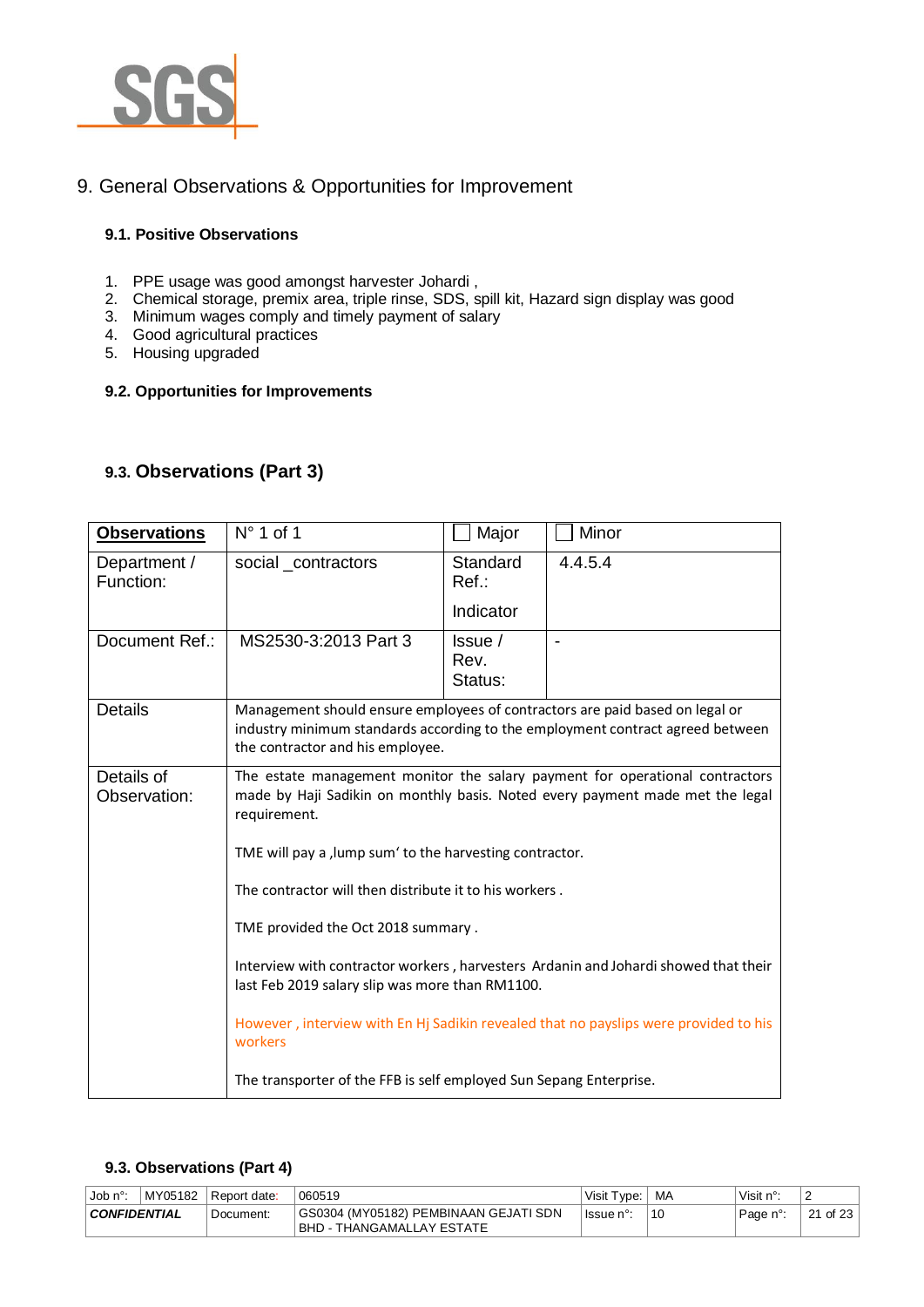

## **Not applicable for farm audit**

## **Appendix 1: Multi –Site Address List**

## **Not applicable as this is a single site audit**

| Site name / Address | <b>Audit Dates</b> | <b>Activities at this site</b> |
|---------------------|--------------------|--------------------------------|
|                     |                    |                                |

#### **Appendix 2: List of Stakeholders Contacted**

| <b>Stakeholders Details</b>                  | <b>Relationship</b>                                     | Stakeholder's Input /<br><b>Comments</b> | <b>Clients Feedback /</b><br><b>Response</b> |
|----------------------------------------------|---------------------------------------------------------|------------------------------------------|----------------------------------------------|
| Stakeholder's name<br>and designation if any | e.g. contractors,<br>local community,<br>authority etc. | Comments given by<br>stakeholder         | Response by auditee                          |
| Johardi, Ardinan,<br>Harvester               | Contractor worker                                       | Housing improved,<br>Payment no issue    | Not required                                 |
| Zohriathun                                   | Contractor worker                                       | House repaired                           |                                              |
| Haji Sadikin                                 | Contractor                                              | Payment prompt                           | Not required                                 |
| SRZ En Shah                                  | <b>Biodiversity</b><br>Consultant                       | No issue                                 | Not required                                 |
| Bomba, Police, Klinik<br>Kesihatan           | Govt agencies                                           | No issue                                 | Not required                                 |
| Chandran                                     | <b>Supplier Genset</b>                                  | No issue                                 | Not required,                                |
| Housing Developer,<br>Rimbayu                | Neighbour                                               | No encroachment                          | Not required                                 |

#### **Appendix 3: MPOB License**

| <b>Estate/Mill</b>                                  | <b>MPOB License</b><br><b>Number</b> | <b>Scope</b>         | <b>Expiry Date</b> |
|-----------------------------------------------------|--------------------------------------|----------------------|--------------------|
| Pembinaan Gejati Sdn<br>Bhd-Ladang<br>Thangamallay) | 502856902000                         | Menjual dan Mengalih | 31/05/2019         |

## **Appendix 4: Acknowledgement of Internal Responsibility and Formal Sign-off Assessment Findings**

| Job $n^{\circ}$ :   | MY05182 | Report date: | 060519                                                                    | Visit Type: | ` MA | Visit $n^{\circ}$ : |          |
|---------------------|---------|--------------|---------------------------------------------------------------------------|-------------|------|---------------------|----------|
| <b>CONFIDENTIAL</b> |         | Document:    | GS0304 (MY05182) PEMBINAAN GEJATI SDN<br><b>BHD - THANGAMALLAY ESTATE</b> | lssue n°:   | 10   | Page n°:            | 22 of 23 |